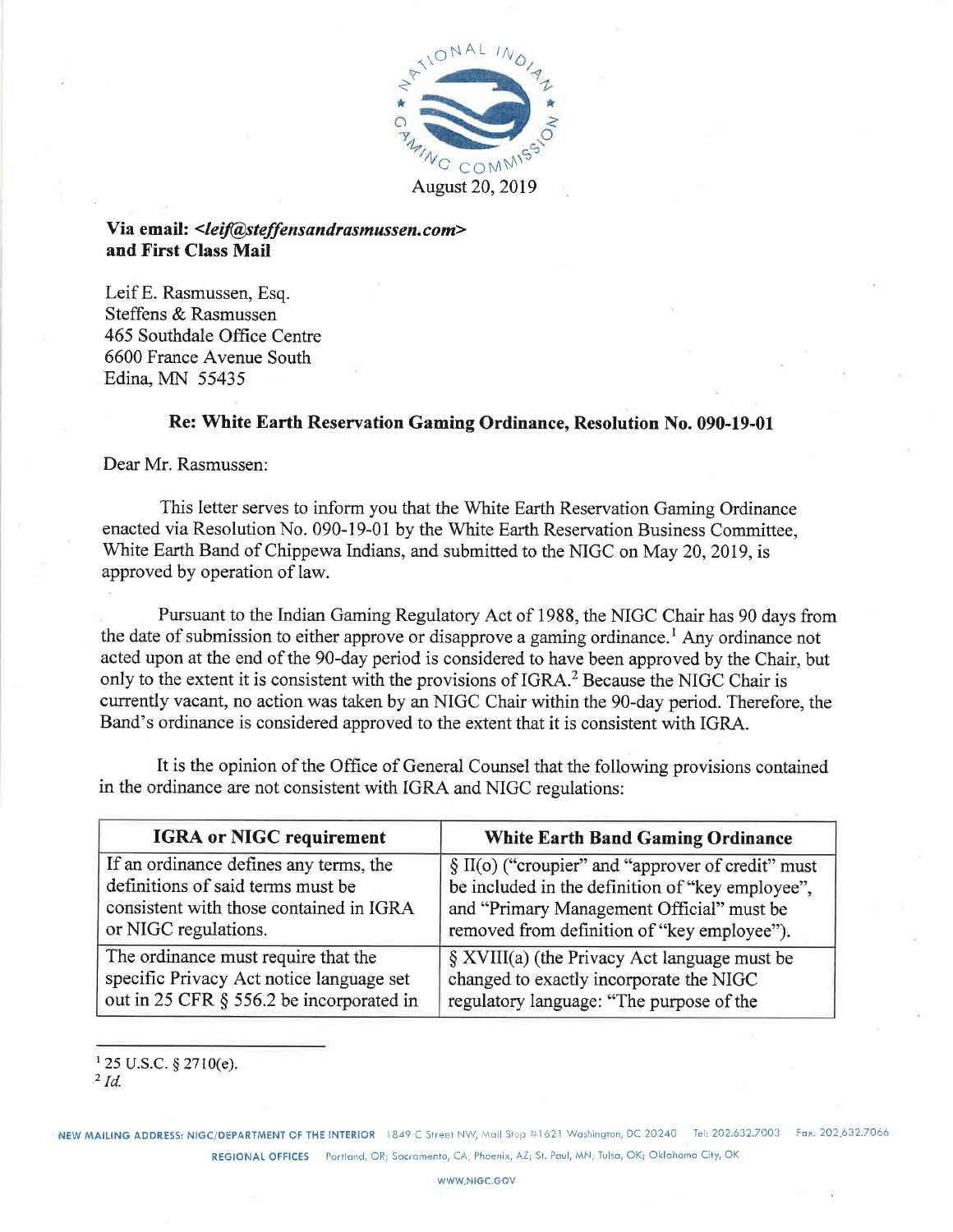Leif E. Rasmussen, Esq.<br>Re: White Earth Reservation Gaming Ordinance, Resolution No. 090-19-01<br>August 19, 2019<br>Page 2 of 4

| the application form for a PMO or key<br>employee.                                                                                                                                                                                                                                                                                                                                      | requested information is to determine the<br>eligibility of individuals to be employed in a<br>gaming operation.  or when necessary pursuant<br>to a requirement by a Tribe or the National Indian<br>Gaming Commission in connection with the<br>hiring or firing of an employee, the issuance or<br>revocation of a gaming license, or investigation<br>of activities while associated with a Tribe or a<br>gaming operation. Failure to consent to the<br>disclosures indicated in this notice will result in a<br>Tribe being unable to hire you in a primary<br>management official or key employee position.") |
|-----------------------------------------------------------------------------------------------------------------------------------------------------------------------------------------------------------------------------------------------------------------------------------------------------------------------------------------------------------------------------------------|----------------------------------------------------------------------------------------------------------------------------------------------------------------------------------------------------------------------------------------------------------------------------------------------------------------------------------------------------------------------------------------------------------------------------------------------------------------------------------------------------------------------------------------------------------------------------------------------------------------------|
| The ordinance must require that the<br>specific false statement notice language<br>set out in 25 CFR § 556.3 be incorporated<br>in the application form for a PMO or key<br>employee.                                                                                                                                                                                                   | § XVIII(b) (the false statement notice language<br>must be changed to exactly incorporate the NIGC<br>regulatory language: "A false statement on any<br>part of your application may be grounds for not<br>hiring you, or for firing you after you begin<br>work.")                                                                                                                                                                                                                                                                                                                                                  |
| The ordinance must require the tribe, as<br>part of the background investigation of<br>each PMO and each key employee, to<br>request certain specific information from<br>an applicant, including: for each felony<br>for which there is an ongoing prosecution<br>or a conviction, the charge, the name and<br>address of the court involved, and the date<br>and disposition, if any; | $\S$ XXI(b)(8) (this time limitation in the ordinance<br>must be removed: "For each felony for which<br>there was an ongoing prosecution or a conviction,<br>within 10 years of the date of the application,")                                                                                                                                                                                                                                                                                                                                                                                                       |
| The ordinance must require that the tribe<br>keep confidential the identity of each<br>person interviewed in the course of<br>conducting a background investigation.                                                                                                                                                                                                                    | § IX(j) ("The Gaming Commission shall ensure<br>that all records and information obtained as a<br>result of an employee background investigation<br>shall remain confidential and shall not be<br>disclosed to persons who are not directly involved<br>in the licensing and employment process.")                                                                                                                                                                                                                                                                                                                   |
| The ordinance must require the tribe to<br>maintain an individual's complete<br>application file containing all of the<br>information listed in $\S$ 556.4(a)(1)-(a)(14)<br>when it employs the individual in a PMO<br>or a key employee position.                                                                                                                                      | This provision is missing from WEB ordinance<br>and must be included.                                                                                                                                                                                                                                                                                                                                                                                                                                                                                                                                                |
| The ordinance must require the tribe,<br>before issuing a license to a PMO or to a<br>key employee, to submit a notice of                                                                                                                                                                                                                                                               | § XXV (current language in the ordinance: "The<br>Gaming Commission shall forward the completed<br>investigative report to the National Indian                                                                                                                                                                                                                                                                                                                                                                                                                                                                       |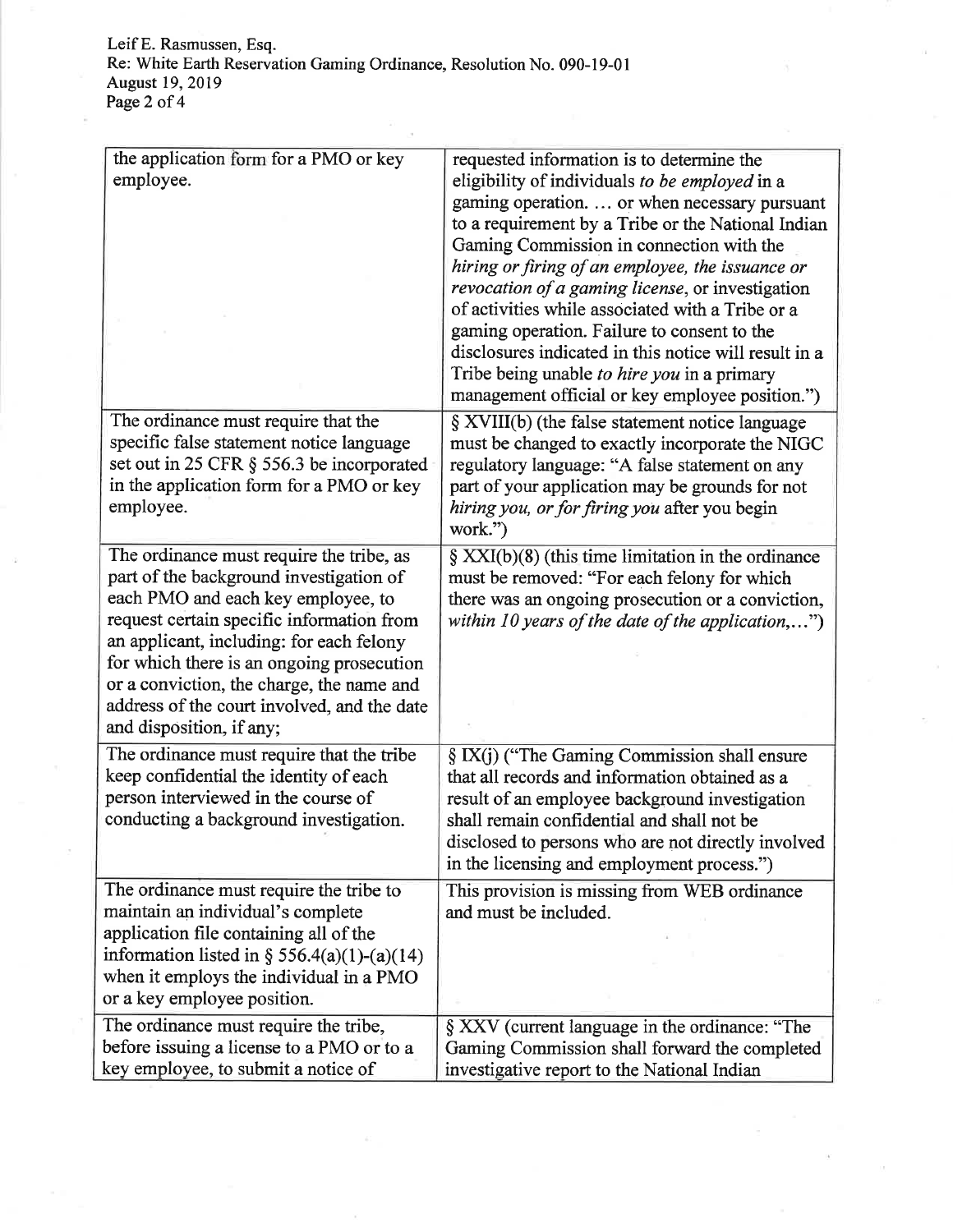Leif E. Rasmussen, Esq.<br>Re: White Earth Reservation Gaming Ordinance, Resolution No. 090-19-01<br>August 19, 2019<br>Page 3 of 4

| results of the applicant's background<br>investigation to the Commission no later<br>than 60 days after the applicant begins<br>work, that includes:   | Gaming Commission within 60 days after an<br>employee begins work or within 60 days of the<br>approval of this Ordinance by the Chairman of<br>the National Indian Gaming Commission.")                                                                                                                                                                                                                                                                              |
|--------------------------------------------------------------------------------------------------------------------------------------------------------|----------------------------------------------------------------------------------------------------------------------------------------------------------------------------------------------------------------------------------------------------------------------------------------------------------------------------------------------------------------------------------------------------------------------------------------------------------------------|
| • the applicant's name, date of birth, and<br>SSN;                                                                                                     | The WEB ordinance must state that the notice of<br>results includes this information.                                                                                                                                                                                                                                                                                                                                                                                |
| • date on which the applicant began or<br>will begin work as a PMO or key<br>employee;                                                                 | The WEB ordinance must state that the notice of<br>results includes this information.                                                                                                                                                                                                                                                                                                                                                                                |
| a summary of the information presented<br>in the investigative report, including:                                                                      | The WEB ordinance must state that the notice of<br>results includes this information.                                                                                                                                                                                                                                                                                                                                                                                |
| • license(s) that have previously been<br>denied;                                                                                                      | The WEB ordinance must state that the notice of<br>results includes this information.                                                                                                                                                                                                                                                                                                                                                                                |
| • gaming licenses that have been<br>revoked, even if subsequently<br>reinstated;                                                                       | The WEB ordinance must state that the notice of<br>results includes this information.                                                                                                                                                                                                                                                                                                                                                                                |
| every known criminal charge brought<br>$\bullet$<br>against the applicant within the last<br>10 years of the date of the<br>application; and           | The WEB ordinance must state that the notice of<br>results includes this information.                                                                                                                                                                                                                                                                                                                                                                                |
| • every felony of which the applicant<br>has been convicted or any ongoing<br>prosecution.                                                             | The WEB ordinance must state that the notice of<br>results includes this information.                                                                                                                                                                                                                                                                                                                                                                                |
| • a copy of the eligibility determination<br>made under $\S$ 556.5.                                                                                    | The WEB ordinance must state that the notice of<br>results includes this information.                                                                                                                                                                                                                                                                                                                                                                                |
| The ordinance must provide that the tribe<br>may license a PMO or key employee after<br>it has submitted a notice of results to the<br>NIGC.           | $\S$ XXVI(a) ("If, within a thirty (30) day period<br>after the NIGC receives a report, the NIGC<br>notifies the Tribe that it has no objection to the<br>issuance of a license pursuant to a license<br>application filed by a key employee or a primary<br>management official for whom the Tribe has<br>provided an application and investigative report<br>to the NIGC, the Gaming Commission, acting for<br>the Tribe, may issue a license to such applicant.") |
| The ordinance must require the tribe to<br>notify the NIGC of the issuance of a<br>license to a PMO or key employee within<br>30 days of its issuance. | This provision is missing from WEB ordinance<br>and must be included.                                                                                                                                                                                                                                                                                                                                                                                                |
| The ordinance must require the tribe to<br>retain the following documentation for no<br>less than three years from the date of a                       | $\S$ XXV(e) ("Eligibility determinations" is mission<br>from the following ordinance provision: "With<br>respect to all employees , the Gaming<br>Commission shall retain applications for                                                                                                                                                                                                                                                                           |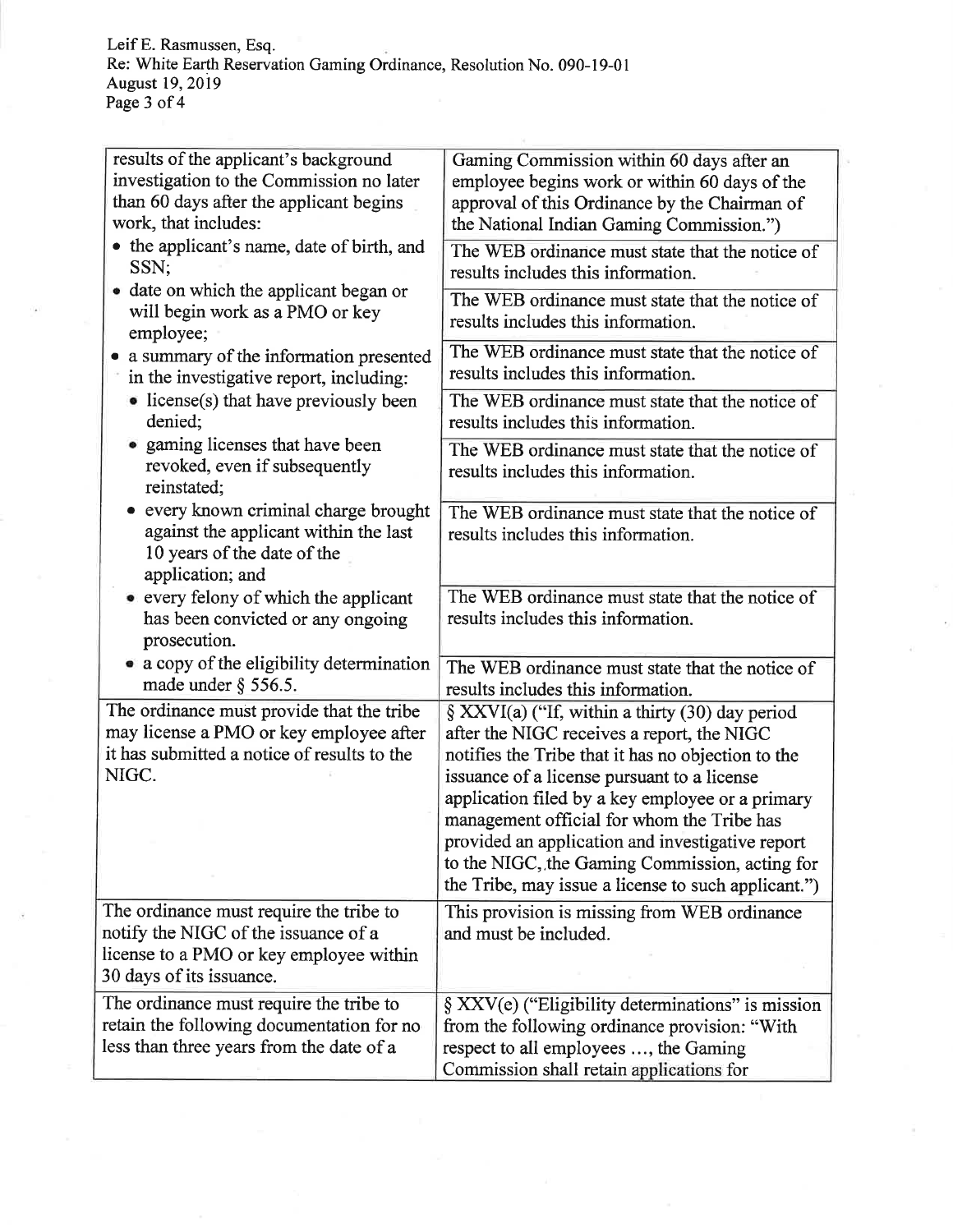Leif E. Rasmussen, Esq. Re: White Earth Reservation Gaming Ordinance, Resolution No. 090-19-01 August 19, 2019 Page 4 of 4

| PMO's or key employee's termination of<br>employment:<br>• applications for licensing;                                                                                                                                                       | employment and reports (if any) of background<br>investigations for inspection by the Chairman of<br>the NIGC or his/her designee for no less than<br>three (3) years from the date of termination of |
|----------------------------------------------------------------------------------------------------------------------------------------------------------------------------------------------------------------------------------------------|-------------------------------------------------------------------------------------------------------------------------------------------------------------------------------------------------------|
| • investigative reports; and<br>· eligibility determinations.                                                                                                                                                                                | employment."                                                                                                                                                                                          |
| The ordinance must provide that the right<br>to a revocation hearing vests only upon<br>receipt of a license granted under an<br>ordinance approved by the NIGC Chair.                                                                       | This provision is missing from WEB ordinance<br>and must be included.                                                                                                                                 |
| The ordinance must require the tribe to<br>notify the NIGC of its decision to revoke<br>or to reinstate a license within 45 days of<br>receiving notification from the NIGC that<br>a PMO or key employee is not eligible for<br>employment. | This provision is missing from WEB ordinance<br>and must be included.                                                                                                                                 |

We recommend that the next time that the Band's ordinance is amended, it include the abovelisted IGRA and NIGC requirements.

If you have any questions, please feel free to contact me or Rea Cisneros, NIGC Associate General Counsel, at (202) 632-7003.

Sincerely,

Michar

Michael Hoenig General Counsel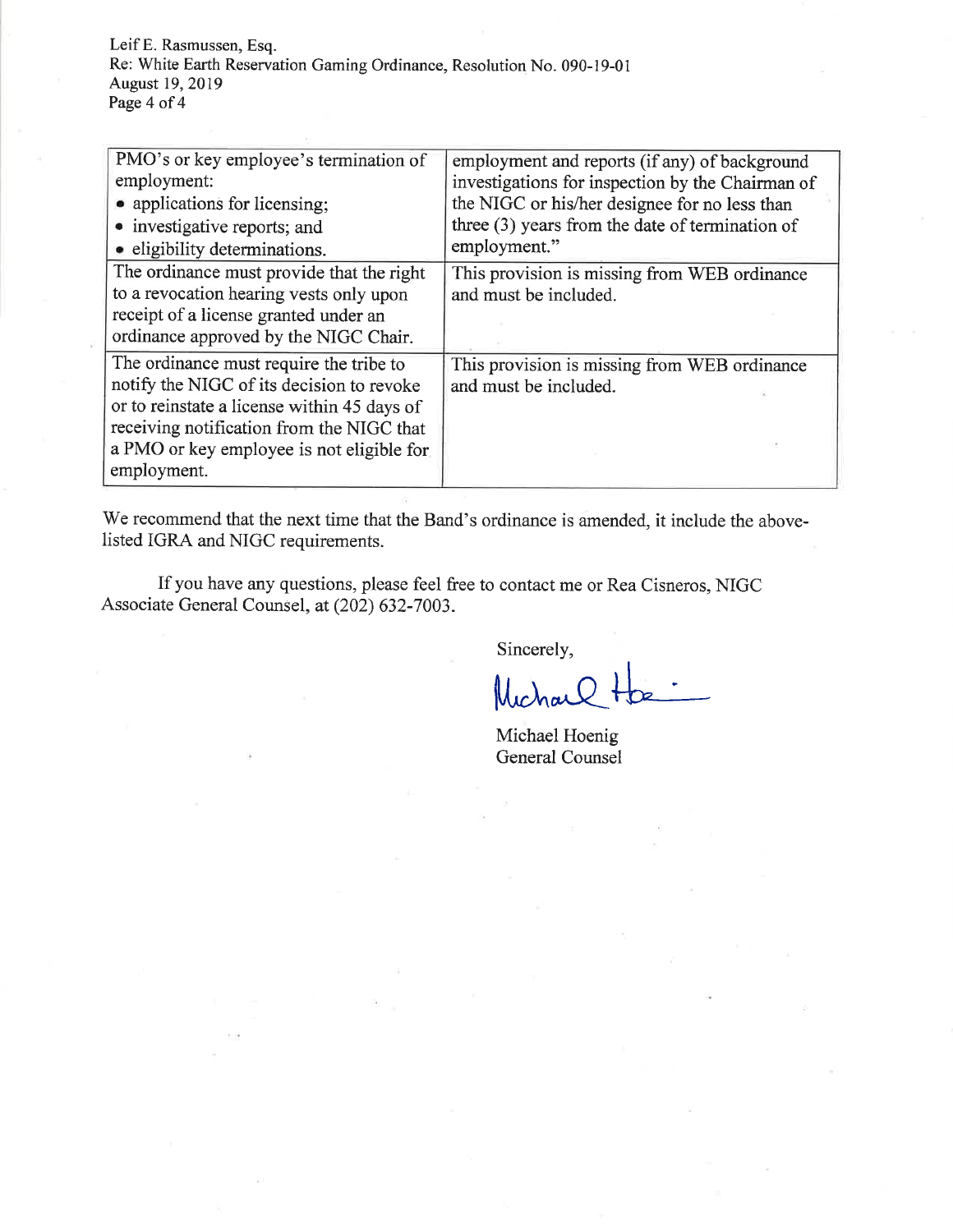# **WHITE EARTH RESERVATION**



# **GAMING ORDINANCE**

**APPROVED** May 15, 2019

**Amended RBC approved July 6, 2009 NIGC approved October 23, 2009 Amended RBC approved September 25, 2006 NIGC approved November 17, 2006 Amended RBC approved July 14, 1999 NIGC approved December 22, 1999 Established RBC approved October 1. 1993 NIGC approved November 8, 1993**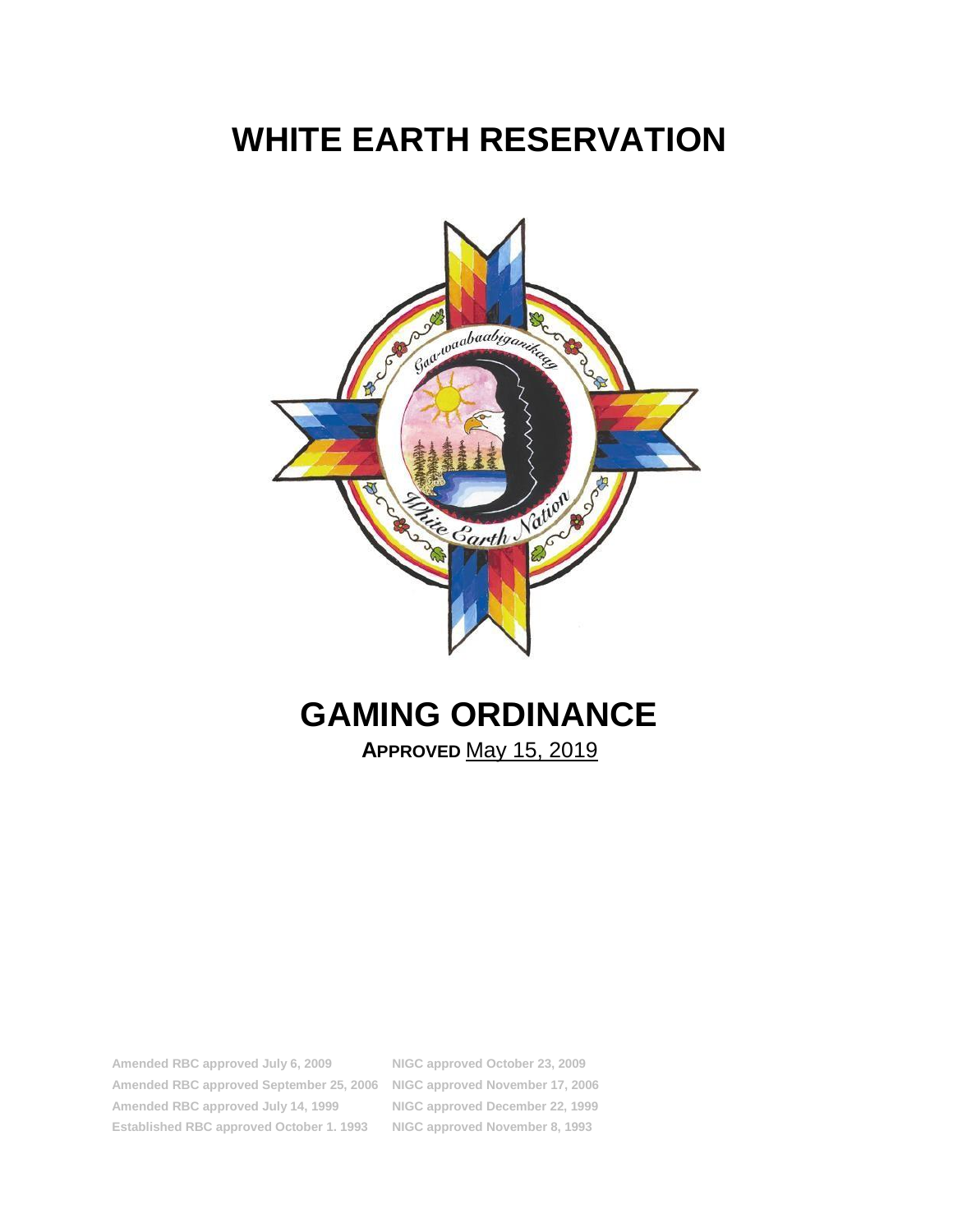| SECTION XVII - LICENSES KEY EMPLOYEES AND PRIMARY MANAGEMENT OFFICIALS  16 |  |
|----------------------------------------------------------------------------|--|
|                                                                            |  |
|                                                                            |  |
|                                                                            |  |
|                                                                            |  |
| SECTION XXII - PROCEDURE FOR CONDUCTING A BACKGROUND INVESTIGATION  19     |  |
|                                                                            |  |
| SECTION XXIV - PROCEDURES FOR FORWARDING APPLICATIONS TO NIGC  20          |  |
| SECTION XXV - REPORT TO THE NATIONAL INDIAN GAMING COMMISSION  20          |  |
|                                                                            |  |
|                                                                            |  |
|                                                                            |  |
|                                                                            |  |
|                                                                            |  |
|                                                                            |  |
|                                                                            |  |
|                                                                            |  |
|                                                                            |  |
|                                                                            |  |
|                                                                            |  |
|                                                                            |  |
|                                                                            |  |
|                                                                            |  |
|                                                                            |  |
|                                                                            |  |
|                                                                            |  |
|                                                                            |  |
| SECTION XLIV - COMPLIANCE WITH FEDERAL LAW AND TRIBAL-STATE COMPACT  28    |  |
|                                                                            |  |
|                                                                            |  |

# **CONTENTS**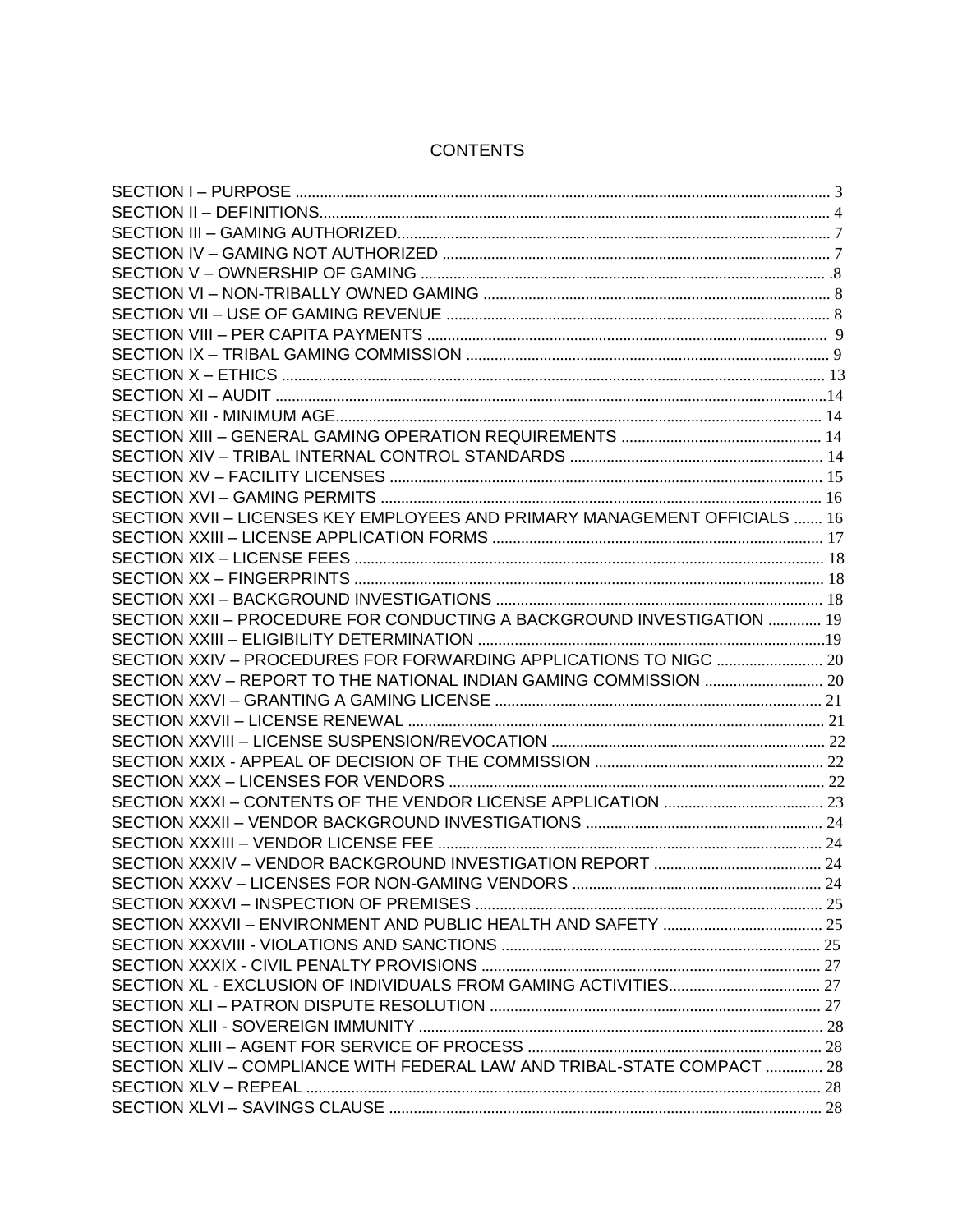#### **WHITE EARTH BAND OF CHIPPEWA INDIANS CLASS II AND CLASS III GAMING ORDINANCE**

#### **SECTION I – Purpose**

The White Earth Band of Chippewa Indians, empowered by the Minnesota Chippewa Tribe's Constitution to enact ordinances, hereby enacts this ordinance in order to govern Class II and Class III gaming operations within the boundaries of the White Earth Reservation to:

- a) Regulate all forms of permissible and authorized gaming within the jurisdiction of the White Earth Reservation.
- b) Safeguard all persons from unscrupulous and illegal operations of any type of gaming.
- c) Protect all persons from any infiltration of organized crime into any gaming operation within the jurisdiction.
- d) Provide for tribal audit system on all gaming operations.
- e) Provide that the Tribe will have primary regulatory authority over all forms of gaming on the White Earth Reservation subject only to applicable federal law.
- f) Provide for system of investigations of all persons associated with gaming.
- g) Provide a system of licensing for any gaming activities subject to the provisions of this Ordinance that occur within the White Earth Reservation boundaries.
- h) To allow Tribal government to use the revenues generated for tribal self-determination, to provide additional Tribal services, employment, and for general economic development and individual self-sufficiency; for donations to charitable organizations; and/or to help fund operations of local government agencies.
- i) To harmonize with and adhere to the Indian Gaming Regulatory Act, Public Law 100-497, 102 Stat. 2467-88 25 U.S.C. § 2701 et seq. as enacted by the United States Congress on October 17, 1988.
- j) To cooperate and agree on a sovereign to sovereign basis with the State of Minnesota and any other concerned or affected states to enter into compacts or other agreements for gaming operation, regulation and/or coordination.
- k) To establish a commission within the Tribal organization to oversee and regulate gaming consistent with this ordinance and within the precepts established by the White Earth Reservation Tribal Council.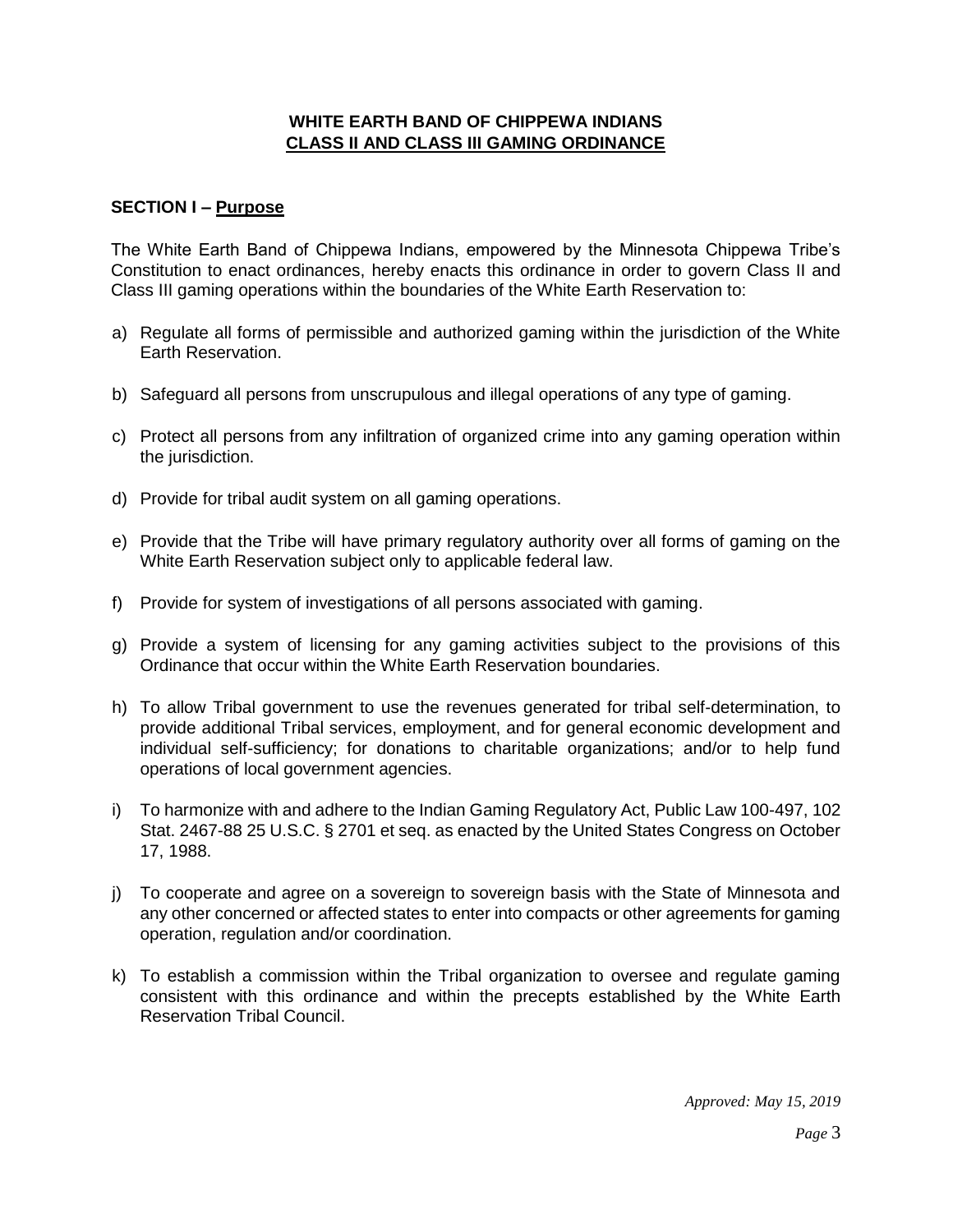# **SECTION II – Definitions**

Unless a different meaning is clearly indicated in this Ordinance, the terms used herein shall have the same meaning as defined in the Indian Gaming Regulatory Act (IGRA), 25 U.S.C. § 2701 and its regulations, 25 C.F.R. § 501-599. Specifically:

- a) Charitable Gaming Operation means a specifically designated gaming operation where all proceeds are for the benefit of a charitable organization.
- b) Class I Gaming means social games solely for prizes of minimal value or traditional forms of Indian gaming engaged in by individuals as a part of, or in connection with, tribal ceremonies or celebrations.
- c) Class II Gaming means:
	- 1. bingo or lotto (whether electronic, computer, or other technologic aids are used) when players:
		- i) Play for prizes with cards bearing numbers or other designations;
		- ii) Cover numbers or designations when object, similarly numbered or designated, are drawn or electronically determined; and
		- iii) Win the game by being the first person to cover a designated pattern on such cards;
	- 2. If played in the same location as bingo or lotto, pull-tabs, punch boards, tip jars, instant bingo, and other games similar to bingo;
	- 3. Nonbanking card games that:
		- i) State law explicitly authorizes, or does not explicitly prohibit, and are played legally anywhere in the state; and
		- ii) Players play in conformity with state laws and regulations concerning hours, periods of operation, and limitations on wagers and pot sizes;
	- 4. Individually owned class II gaming operations
		- i) That were operating on September 1, 1986;
		- ii) That meet the requirements of 25 U.S.C. 2710(b)(4)(B);
		- iii) Where the nature and scope of the game remains as it was on October 17, 1988; and
		- iv) Where the ownership interest or interests are the same as on October 17, 1988.
- d) Class III gaming means all forms of gaming that are not class I gaming or class II gaming, including but not limited to:
	- 1. Any house banking game, including but not limited to
		- i) Card games such as baccarat, chemin de fer, blackjack (21), and pai gow (if played as house banking games);
		- ii) Casino games such as roulette, craps, and keno;
	- 2. Any slot machines as defined in 15 U.S.C. 1171(a)(1) and electronic or electromechanical facsimiles of any game of chance;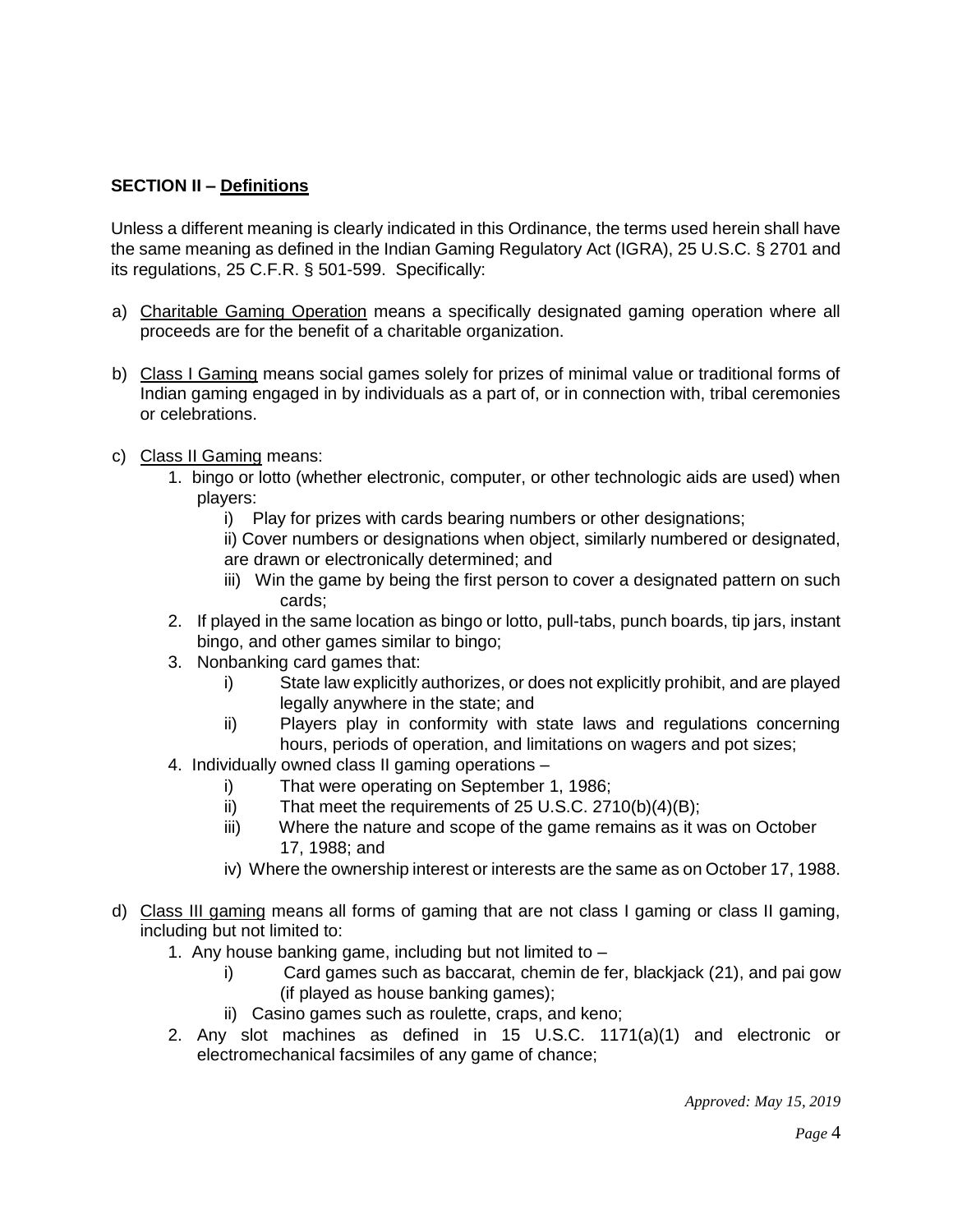- 3. Any sports betting and pari-mutuel wagering including but not limited to wagering on horse racing, dog racing or jai alai; or
- 4. Lotteries.
- e) Commission or Gaming Commission means the Tribal Gaming Commission established to perform regulatory oversight and to monitor compliance with Tribal, Federal, and applicable State regulations on gaming within the boundaries of the White Earth Reservation.
- f) Compact means a Tribal-State Compact concerning class III gaming approved by the Secretary of the Interior and published in the Federal Register pursuant to 25 U.S.C. § 2710(d).
- g) Complimentary means a service or item provided at no cost, or at a reduced cost, to a customer.
- h) Gaming Commissioner or Commissioner means a Member of the White Earth Tribal Gaming Commission.
- i) Fund Raising Event means a fund-raising event sponsored by a bona fide religious, charitable or non-profit organization at which gaming activities will be conducted under the regulation of the White Earth Reservation Tribal Gaming Commission.
- j) Gaming Operation means any gaming enterprise operated by the Tribe.
- k) Gross Gaming Revenue means the total amount of cash wagered on Class II and Class III games and admission fees (including table or card fees), less any amounts paid out as prizes or paid for prizes awarded.
- l) Indian Lands means:
	- 1. All lands within the limits of the Tribe's reservation;
	- 2. Any lands title to which is either held in trust by the United States for the benefit of the Tribe or individual or held by the Tribe or individual subject to restriction by the United States against alienation and over which the Indian Tribe exercises governmental power; and
	- 3. For all lands acquired into trust for the benefit of an Indian tribe after October 17, 1988, the lands meet the requirements set forth in 25 U.S.C. § 2719.
- m) Indian Tribe or Tribe means the White Earth Band of Chippewa Indians, its authorized officials, agents and representatives.
- n) Internal Audit means persons who perform an audit function of a gaming operation that are independent of the department subject to audit.
- o) Key employee means:
	- 1. A person who performs one or more of the following functions:
		- i) Bingo caller;
		- ii) Counting room supervisor;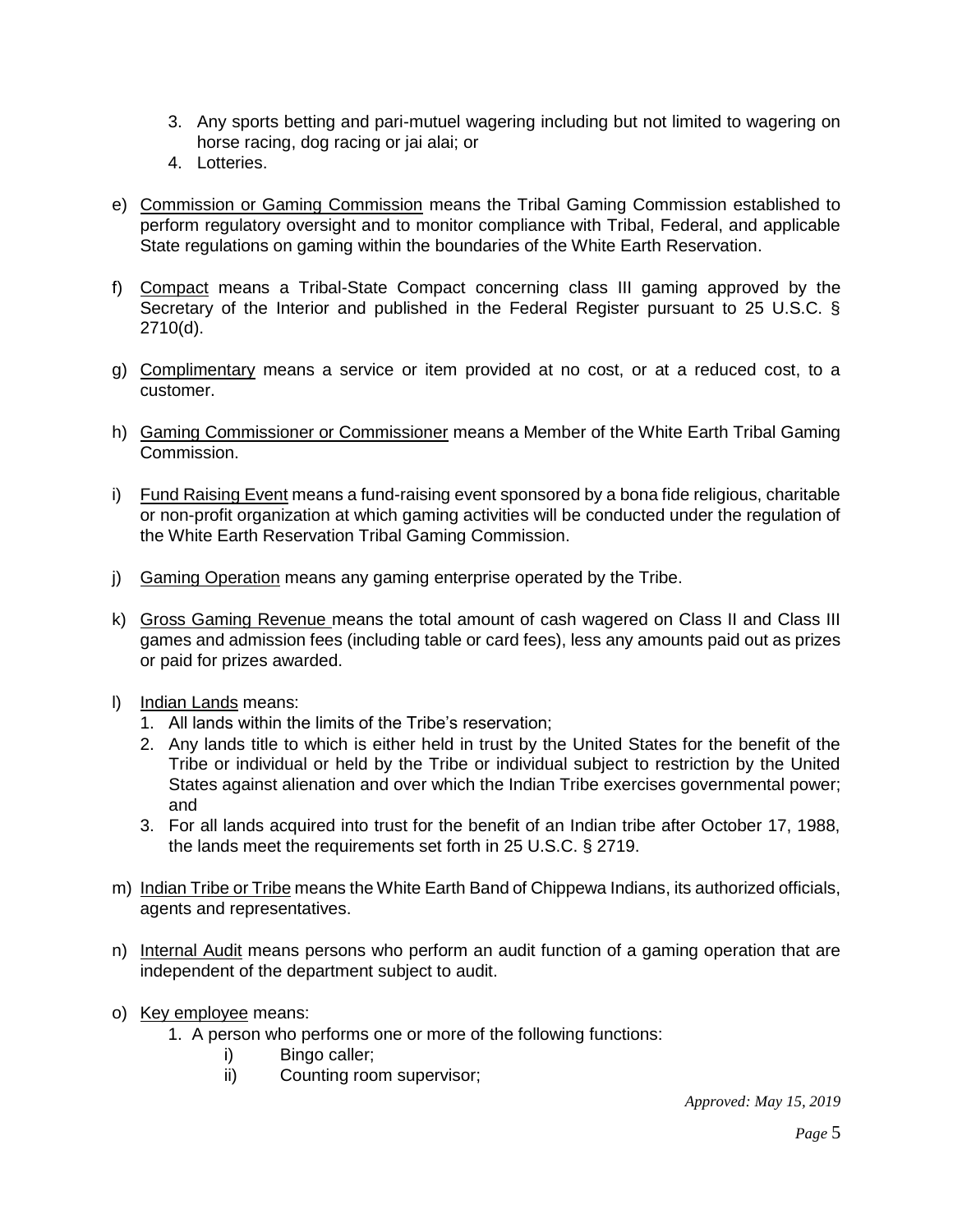- iii) Director of Security;
- iv) Custodian of gaming supplies or cash;
- v) Shift Manager;
- vi) Floor Supervisor
- vii) Pit boss;
- viii) Dealer;
- ix) Custodian of gambling devices including persons with access to cash and accounting records within such devices;
- x) Primary management official; or
- xi) Operator or manager of video games.
- 2. If not otherwise included, any other person whose total cash compensation is in excess of \$50,000 per year;
- 3. If not otherwise included, the four most highly compensated persons in the gaming operation; or
- 4. If not otherwise included, licensees shall at their discretion, designate certain other positions as key positions within that particular establishment.
- p) Management contract means any contract, subcontract, or collateral agreement between an Indian tribe and a contractor or between a contractor and a subcontractor if such contract or agreement provides for the management of all or part of a gaming operation.
- q) Net revenues mean gross gaming revenues of a gaming operation less amounts paid out as, or paid for, prizes; and total gaming-related operating expenses, excluding management fees.
- r) NIGC means the National Indian Gaming Commission.
- s) Non-Tribally Owned Gaming Enterprise or NTOGE means a licensed gaming operation not owned by the Tribe.
- t) Payout means a transaction associated with a winning event.
- u) Per capita payment means the distribution of money or other thing of value to all members of the Tribe, or to identified groups of members, which is paid directly from the net revenues of any tribal gaming activity.
- v) Permit means an acknowledgement from the Gaming Commission that a one-time bona fide fundraising event has been reported to the Tribe.
- w) Primary management official means:
	- 1. The person(s) having management responsibility for a management contract;
	- 2. Any person who has the authority:
		- i) To hire and fire employees; or
		- ii) To set up working policy for the gaming operation; or
	- 3. The chief financial officer or other person who has financial management responsibility.
- x) Small Gaming Operation are those tribally-licensed gaming establishments where the annual gross gaming revenue realized in a calendar year does not exceed \$2 million.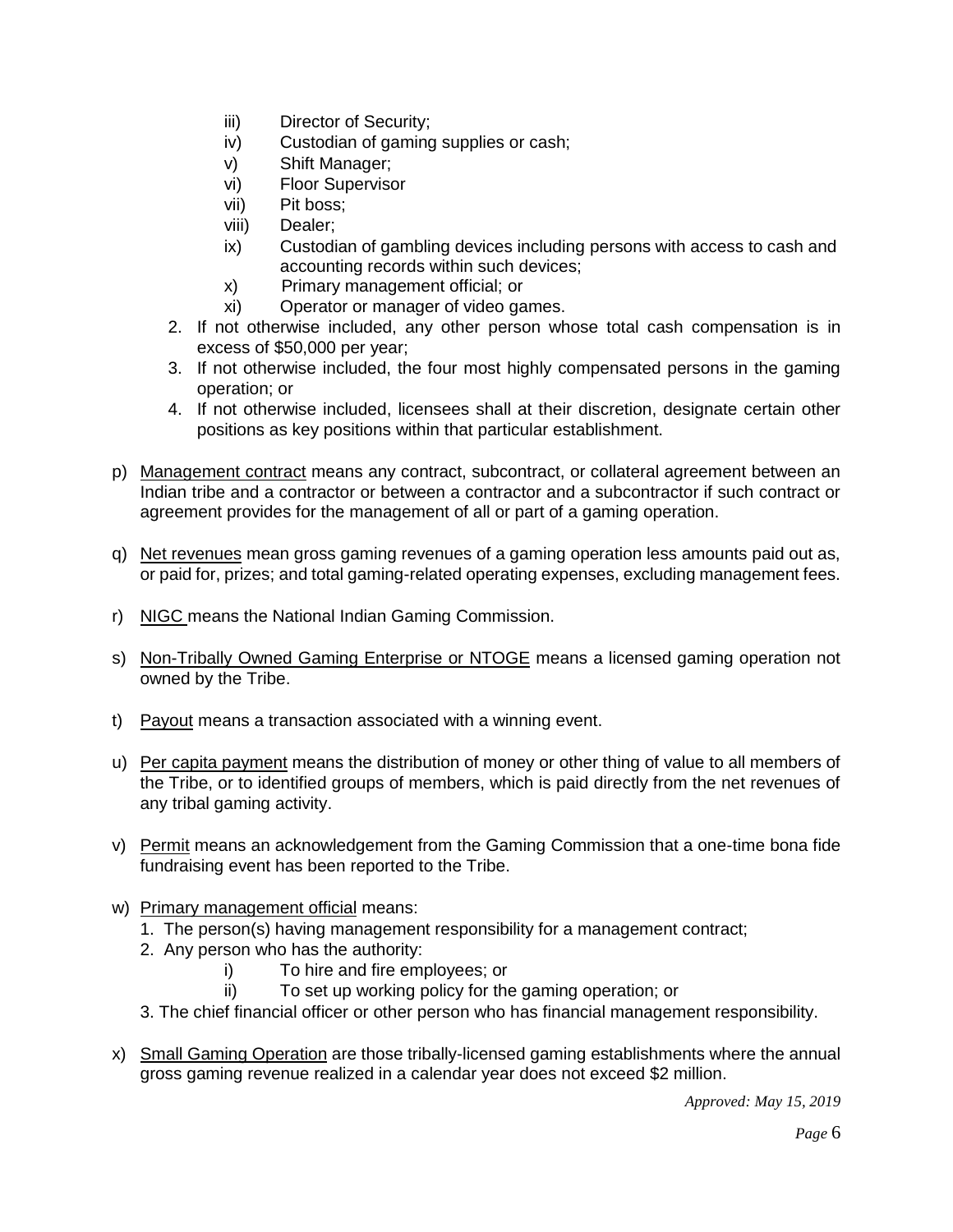- y) State means the State of Minnesota, its authorized officials, agents and representatives.
- z) White Earth Tribal Council a/k/a White Earth Reservation Business Committee means the elected governing body of Tribe.

#### **SECTION III – Gaming Authorized**

- a) Class II and Class III gaming are hereby authorized, including Non-Tribally owned Class II and Class III gaming, small gaming operations, and charitable gaming operations.
- b) No person, entity, corporation, organization or government, except the Tribe, shall authorize any form of Class II or Class III gaming within the exterior boundaries of the White Earth Reservation. Such gaming shall be consistent with:
	- 1. the Indian Gaming Regulatory Act;
	- 2. a Tribal-State Compact; and/or
	- 3. a license issued by the Gaming Commission.
- c) The Tribe shall enact rules and regulations regarding the licensing of Class II and Class III games which shall be consistent with the provisions of the Indian Gaming Regulatory Act and the laws of the White Earth Reservation.
- d) Any person, entity, corporation, organization or government that conducts Class II or Class III gaming within the boundaries of the White Earth Reservation without a license issued by the Gaming Commission, or that purports to authorize such gaming in violation of the laws or regulations of the White Earth Band of Chippewa Indians commits a civil infraction, in addition to any further applicable criminal penalties.
- e) Any person, entity, corporation, organization or government found to have committed a civil infraction by failing to comply with the laws of the White Earth Band of Chippewa Indians shall be subject to a civil fine in addition to other legal and equitable remedies available in civil cases.
- f) The White Earth Reservation Tribal Council hereby reserves the right to license other and further gaming activities if and when such other and further gaming satisfies the requirements of the Indian Gaming Regulatory Act, 25 U.S.C. §§2701et seq.

# **SECTION IV – Gaming Not Authorized**

All gaming activities not authorized by this Act, including, but not limited to, those activities commonly known as bookmaking, betting, card parlors, bunco or confidence games, pyramid clubs or schemes, chain letters and three card monte, are unlawful and prohibited.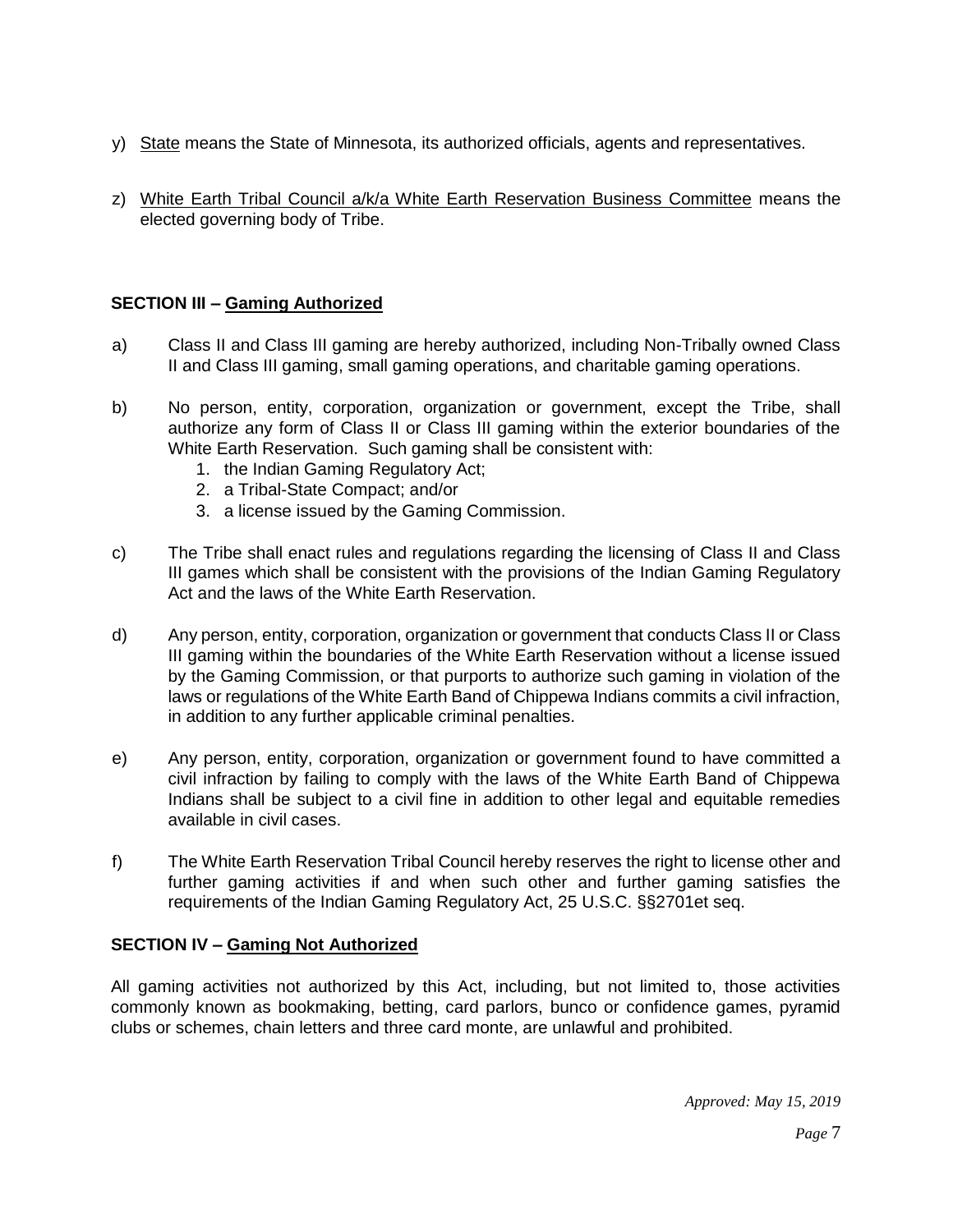#### **SECTION V – Ownership of Gaming**

- a) The Tribe shall have the sole proprietary interest in and responsibility for the conduct of any gaming operation authorized by this ordinance, unless non-Tribally owned gaming, small gaming operations, or charitable gaming is approved and licensed under this ordinance.
- b) In order to be licensed by the Gaming Commission, individual owners, in addition to the requirements of this ordinance, shall also be required to:
	- 1. Pay to the Tribe not less than 60 percent of the non-tribally owned gaming operation's net gaming revenues, to be used only for the purposes set forth in this Ordinance at Section VII.
	- 2. Comply with eligibility standards of a State license for the same activity, so that if the individual is ineligible to receive a State license to conduct the same activity within that jurisdiction, a Tribal license shall be denied.
	- 3. Pay NIGC annual fees, as applicable.
- c) The Tribe shall have the sole regulatory responsibility for the conduct of all gaming within the exterior boundaries of the White Earth Reservation.

#### **SECTION VI – Non-Tribally Owned Gaming Enterprises (NTOGE)**

- a) The Gaming Commission shall license and regulate all Class II and Class III gaming within the exterior boundaries of the White Earth Reservation, pursuant to this Ordinance, including those Class II and Class III gaming operations that are not Tribally owned.
- b) Non-Tribal persons or entities shall not be eligible to receive a tribal license to own a Class II gaming activity conducted within the exterior boundaries of the White Earth Reservation if such person or entities would not be eligible to receive a gaming license from the State of Minnesota to conduct the same activity within the jurisdiction of the State.
- c) Any person or entity other than the Tribe that is permitted by the Tribe to operate Class III gaming within the exterior boundaries of the White Earth Reservation must be fully compliant with the terms of the applicable Tribal/State Compact.

#### **SECTION VII – Use of Gaming Revenue**

Net revenues from tribally regulated gaming shall be used only for the following purposes:

- 1. to fund tribal government operation and programs;
- 2. to provide for the general welfare of the Tribe and its members;
- 3. to promote tribal economic development;
- 4. to donate to charitable organizations; or
- 5. to help fund operations of local government agencies.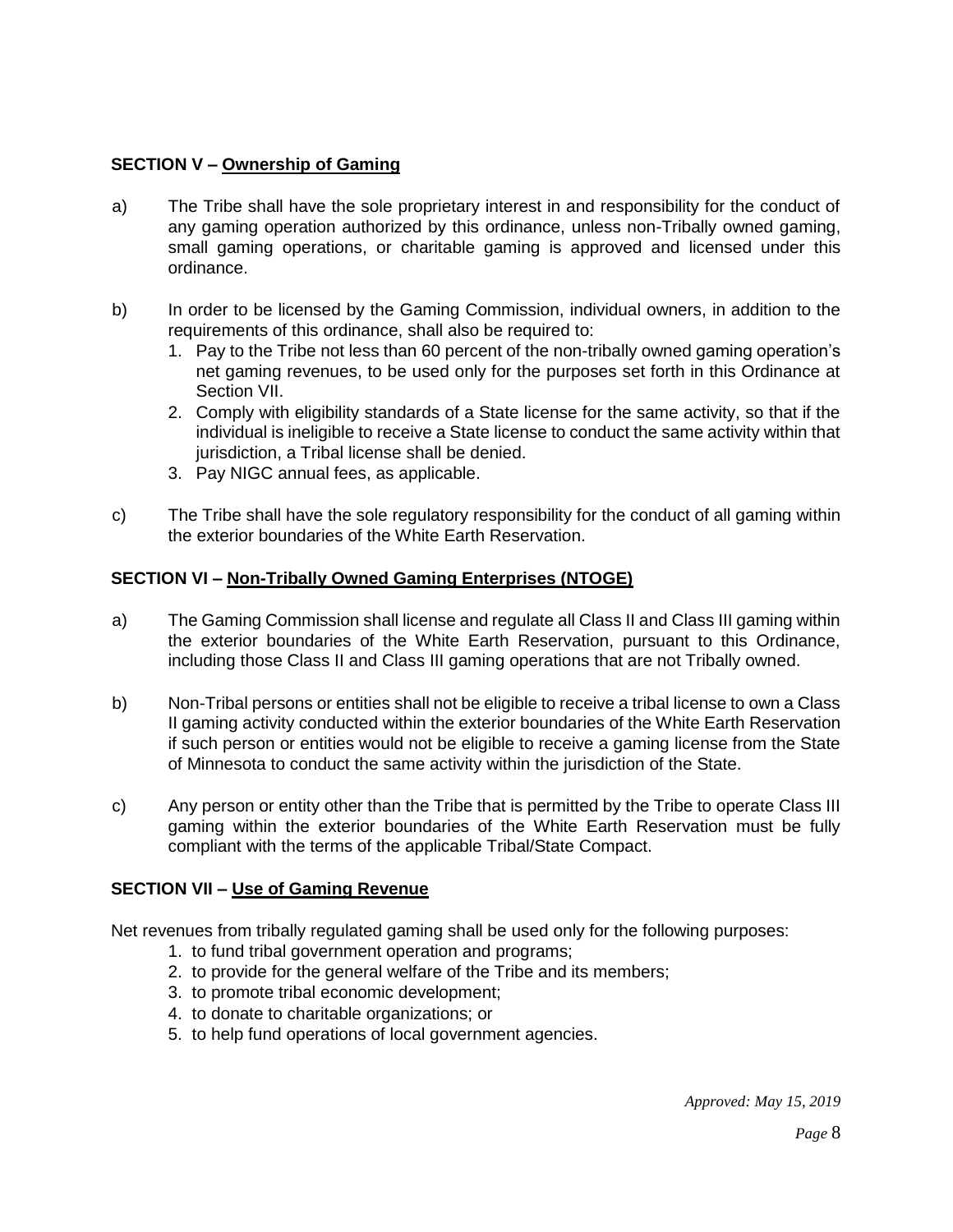#### **SECTION VIII – Per Capita Payments**

If the Tribe elects to make per capita payments to tribal members from revenues derived from its gaming operations, it shall ensure that the following requirements of 25 C.F.R. Part 290 are met:

- a) The Tribe shall authorize and issue such payments only in accordance with a revenue allocation plan submitted to and approved by the Secretary of the Interior under 25 U.S.C. § 2710(b)(3)(B).
- b) The Tribe shall ensure that the interests of minors and other legally incompetent persons who are entitled to receive any per capita payments under a Tribal per capita payment plan are protected and preserved, and that the per capital payments are disbursed to the parents or legal guardian of such minors or legal incompetents in such amounts as may be necessary for the health, education, or welfare of the minor or other legally incompetent person, under a plan approved by the Tribe and the Secretary of the Interior. The Tribe must also establish criteria and a process for withdrawal of funds by the parent or legal guardian.
- c) The Tribe shall designate or create a Tribal court system, forum, or administrative process for resolution of disputes concerning the allocation of net gaming revenues and the distribution of per capita payments and will explain how it will correct deficiencies.
- d) The Tribe shall ensure that the Tribal revenue allocation plan reserves an adequate portion of net gaming revenues from the tribal gaming activity to do one or more of the following purposes: fund Tribal government operations or programs; provide for the general welfare of the Tribe or its members; promote tribal economic development; donate to charitable organizations; or to help fund operations of local government.
- e) The Tribe shall ensure that distributions of per capita payments are made according to specific eligibility requirements.
- f) The Tribe shall ensure that Tribal members are notified of the tax liability for per capita payments and how taxes will be withheld.

# **SECTION IX – Tribal Gaming Commission**

- a) The Tribe hereby establishes a Tribal Gaming Commission whose duty it is to regulate gaming operations. The Gaming Commission is an agency of the White Earth Tribal Council and is subject to review and oversight by the White Earth Tribal Council. The Gaming Commission shall consist of 5 members appointed by White Earth Tribal Council.
- b) The purpose of the Gaming Commission is to regulate licensed gaming operations within the jurisdiction of the Tribe. Regulation of gaming operations shall be the sole responsibility of the Gaming Commission.
- c) Gaming Commissioners must hold a valid gaming license and shall be required to successfully pass a background investigation, which shall include a review of the Commissioner's financial, criminal and employment history.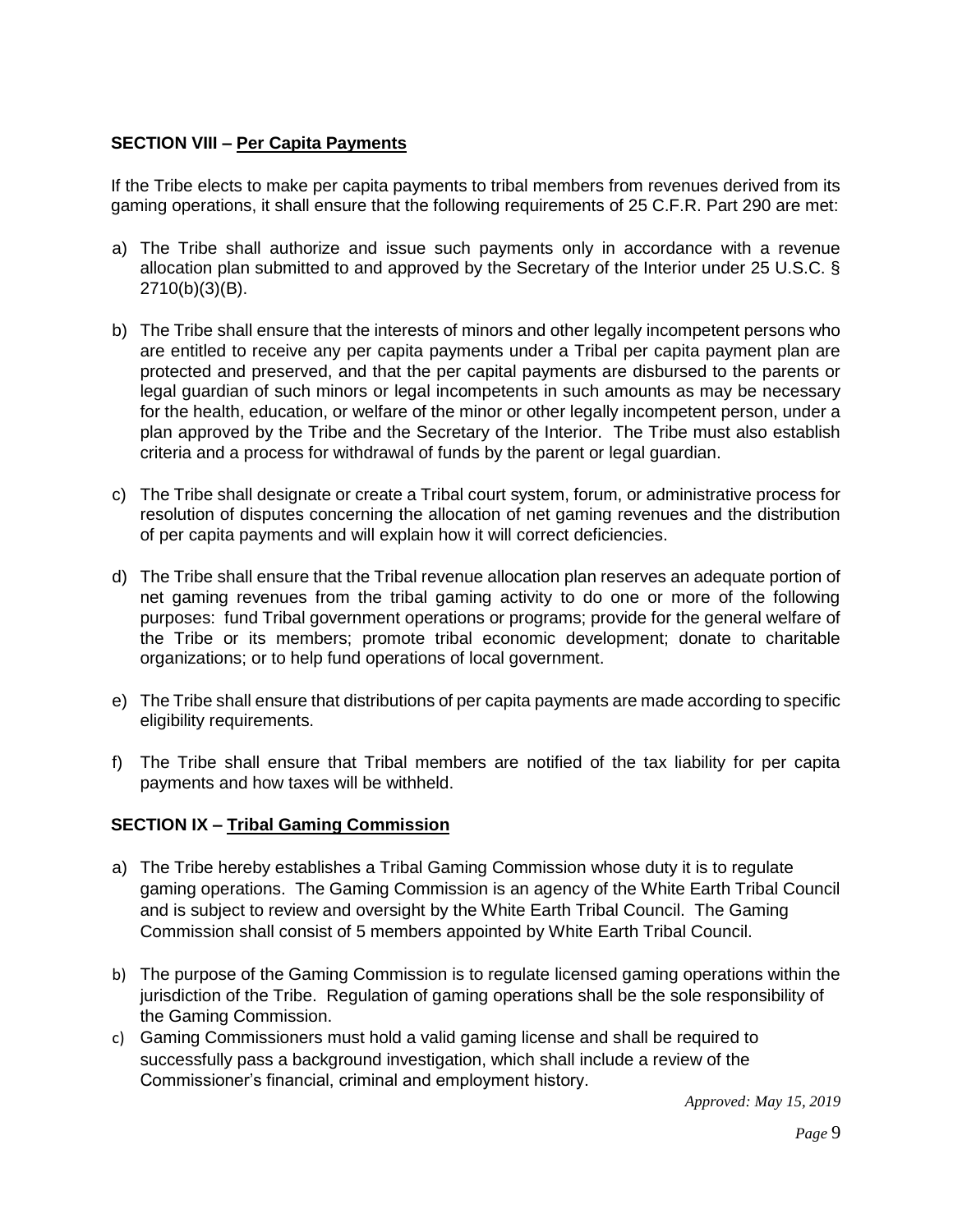- d) Gaming Commissioners may not be elected officials of the Tribe. Commissioners may not be an employee of or have a financial interest in any gaming facility or gaming operation.
- e) The White Earth Tribal Council may decide not to employ someone as a Gaming Commissioner who has been convicted or is currently being prosecuted for any crime of moral turpitude or any felony.
- f) Open positions on the Gaming Commission shall be filled through the current hiring policy of the White Earth Reservation Human Resources Department. The White Earth Tribal Council shall appoint each Commissioner by official action at a duly convened meeting.
- g) Positions on the Gaming Commission may include the following:
	- 1. Commission Chair: The Commission Chair shall establish the meeting agenda and preside over meetings and shall be the official representative of the Gaming Commission. The Commission Chair is responsible for monitoring Commission staff and occurrences within gaming facilities located on the White Earth Reservation, reporting to the Tribal Council on a regular basis and voting at the commission meetings.
	- 2. Commission Vice Chair: The Commission Vice Chair shall assume the role of Commission Chair in the event the Commission Chair is absent, disabled or otherwise unable to complete the duties of Commission Chair, including voting at the Commission meetings.
	- 3. Commission Secretary: The Commission Secretary shall be the official custodian of all files and records of the Gaming Commission and shall be responsible for recording the minutes of all meetings. The Commission Secretary shall be responsible for submitting annual budget requests to the White Earth Tribal Council and overseeing expenditures of the Commission and voting at Commission meetings.
	- 4. Commissioner. The two (2) Commissioner positions not filled by the Chair, Vice Chair or Secretary shall be filled by two Commissioners, who shall be responsible for attending and voting at Commission meetings.
- h) Management oversight of a Tribally-Owned gaming operation is left to the discretion of the White Earth Tribal Council. The Gaming Commission shall not have any oversight over management of gaming operation(s).
- i) The Gaming Commission will conduct regulatory oversight to ensure compliance with applicable Tribal, Federal, and applicable State laws and regulations and shall be responsible for the following at all gaming operations within the exterior boundaries of the White Earth Reservation;
	- 1. Review of all gaming equipment and other devices used in gaming operations to ensure compliance with this Ordinance;
	- 2. Ensure the integrity of gaming devices, equipment, supplies, etc.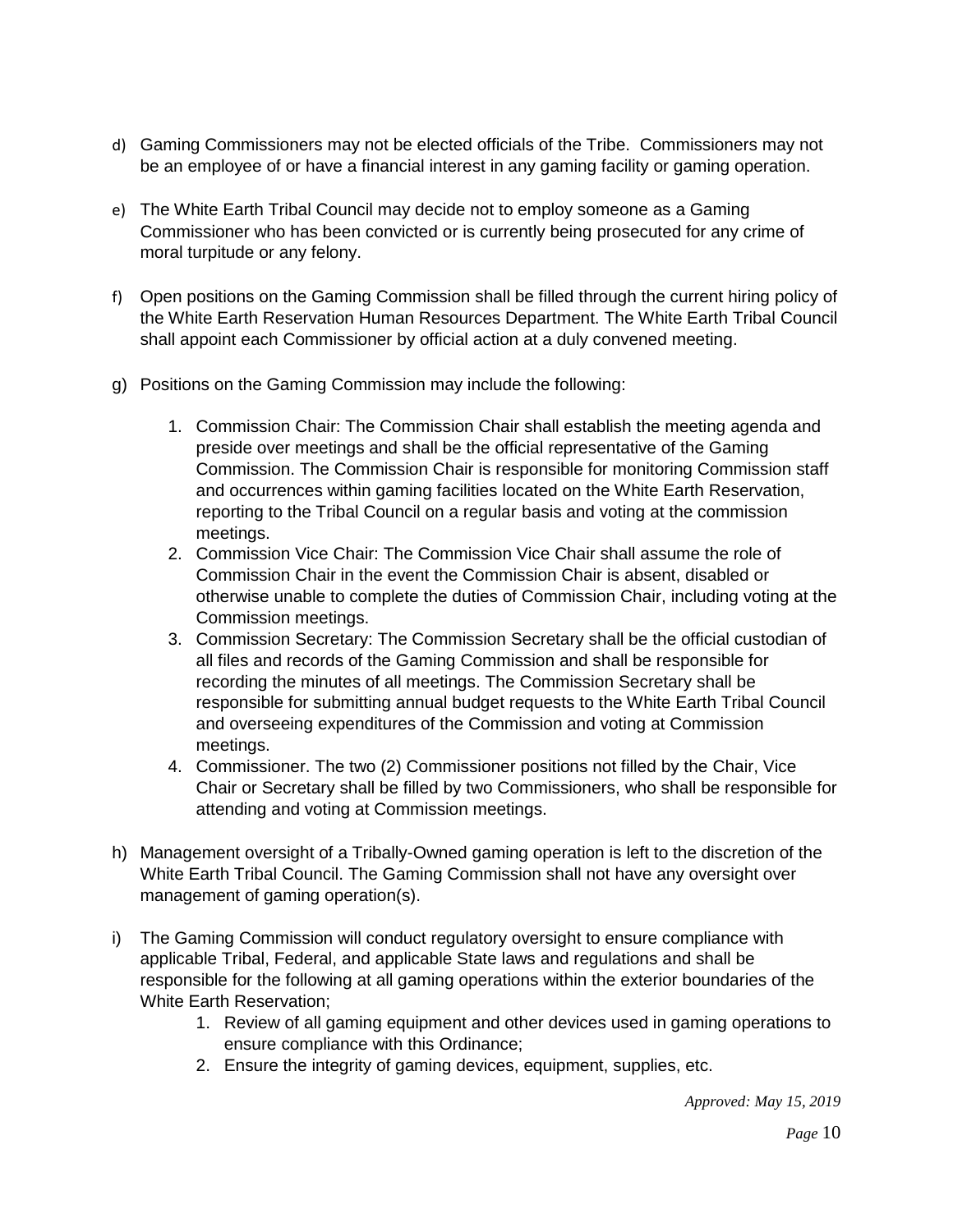- 3. Investigate evidence that gaming equipment or related equipment, supplies, etc. have been tampered with or altered in any way;
- 4. Conduct or cause background investigations to be conducted on, at a minimum primary management officials and key employees;
- 5. Conduct or cause backgrounds investigations to be conducted on all applicable contractors and vendors of gaming operations;
- 6. Serve as the licensing authority for facilities, individuals, employees, contractors, and vendors of gaming operations.
- 7. Report results of background investigations to the NIGC
- 8. Obtain and process fingerprints, or designate an agency to obtain and process fingerprints;
- 9. Make licensing suitability determinations, which shall be signed by the Chair of the Gaming Commission.
- 10. Issue gaming licenses to management officials and employees of the operation consistent with the suitability determination;
- 11. Establish standards for licensing facilities, individuals, employees, contractors, and/or vendors of gaming operations;
- 12. Ensure wager limits are within the standards established by the Tribe;
- 13. Insure that facilities where gaming occurs are properly constructed and maintained and that the operation of the game is conducted in a manner which adequately protects the environment and the public health and safety;
- 14. Inspect, examine and monitor gaming activities and have immediate access to review, inspect, examine, photocopy, and audit all records of the gaming establishment;
- 15. Investigate any suspicion of wrongdoing associated with gaming activities;
- 16. Comply with any, and all reporting requirements under the IGRA, Tribal-State compact to which the Tribe is a party, and any other applicable law or ordinance;
- 17. Review and report on internal control policies and procedures for safeguarding gaming assets and revenues, including recording of cash and evidences of indebtedness and mandatory count procedures;
- 18. Promulgate and issue regulations on the levying of fees and/or taxes associated with gaming license applications for facilities, individuals, employees, contractors and vendors;
- 19. Promulgate and issue regulations on the levying of fines and/or suspension or revocation of gaming licenses for violations of the gaming ordinance, or any other Tribal, Federal, or State, if applicable, gaming regulations;
- 20. Provide referrals and information to the appropriate law enforcement officials when such information indicates a violation of Tribal, Federal, or State statute, ordinance, or resolution;
- 21. Perform such other duties the Commission deems appropriate for the proper regulation of gaming under this Ordinance; and
- 22. Promulgate such regulations and guidelines as it deems appropriate to implement the provisions of the Ordinance.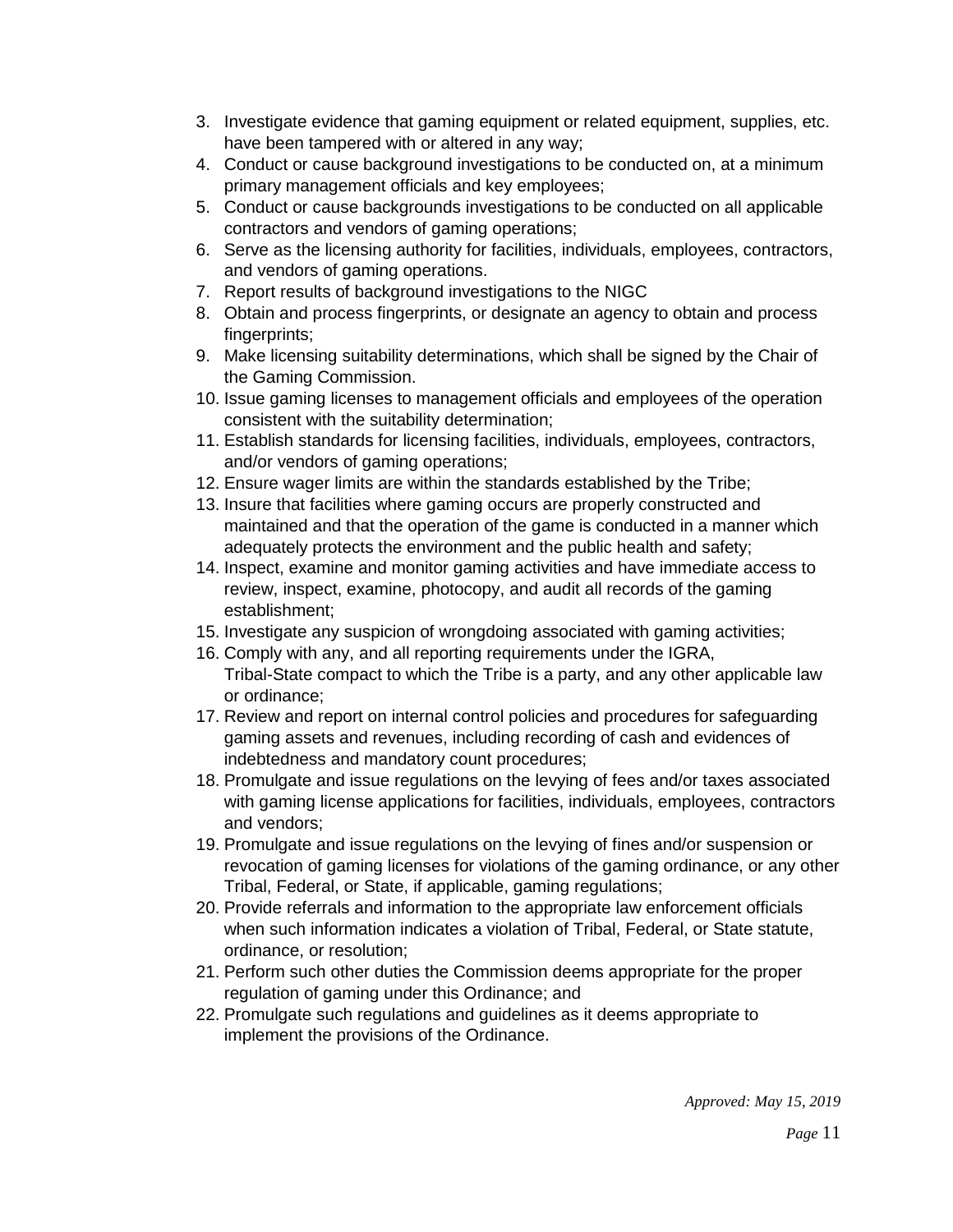- j) The Gaming Commission shall ensure that all records and information obtained as a result of an employee background investigation shall remain confidential and shall not be disclosed to persons who are not directly involved in the licensing and employment process. Information obtained during the course of an employee background investigation shall be disclosed to members of management, human resource personnel, or others employed by the gaming operation on a need-to-know basis for actions taken in their official capacities.
- k) This section does not apply to requests for such information or records from any Tribal, Federal, or State law enforcement or regulatory agency, or for the use of such information or records by the Commission and staff in the performance of their official duties.
- l) Three (3) members of the Gaming Commission, or a simple majority of currently seated and appointed Commissioners shall constitute a quorum. For the purpose of conducting business, all official actions of the Commission shall be taken by majority vote of the Commissioners present at a meeting at which a quorum is present. The Chairperson may vote on any issue. The Commission may act in its official capacity even if there are vacancies on the Commission.
- m) The Gaming Commission shall be compensated at a level determined by the White Earth Tribal Council.
- n) The Commission shall keep a written record of all meeting and actions.
- o) The Gaming Commission shall meet at least monthly. Due to the nature of meetings, they shall not be open to the public but will be open to any Tribal Council Member.
- p) The Gaming Commission shall submit all meeting minutes in writing to the White Earth Tribal Council no later than 14 calendar days after a meeting is held in a format defined by the Tribal Council.
- q) The Gaming Commission shall report to the White Earth Tribal Council and the Members of the Tribe on a quarterly basis in a format defined by the Tribal Council.
- r) A Gaming Commissioner shall be terminated immediately by the Tribal Council upon the filing or conviction of any felony or misdemeanor related to gambling or moral turpitude, or any other charge or conviction that the Tribal Council finds may relate to the Commissioner's honesty or ability to fulfill their duties.
- s) A Gaming Commissioner may be removed for violating any provision of this Ordinance or for other just cause by a majority vote of the White Earth Tribal Council and shall be subject to employment policies and ramifications thereof.
- t) Commissioners shall act impartially, in accordance with all relevant Tribal, Federal, and State laws (where applicable), and shall not give preferential treatment to any private organization or individual.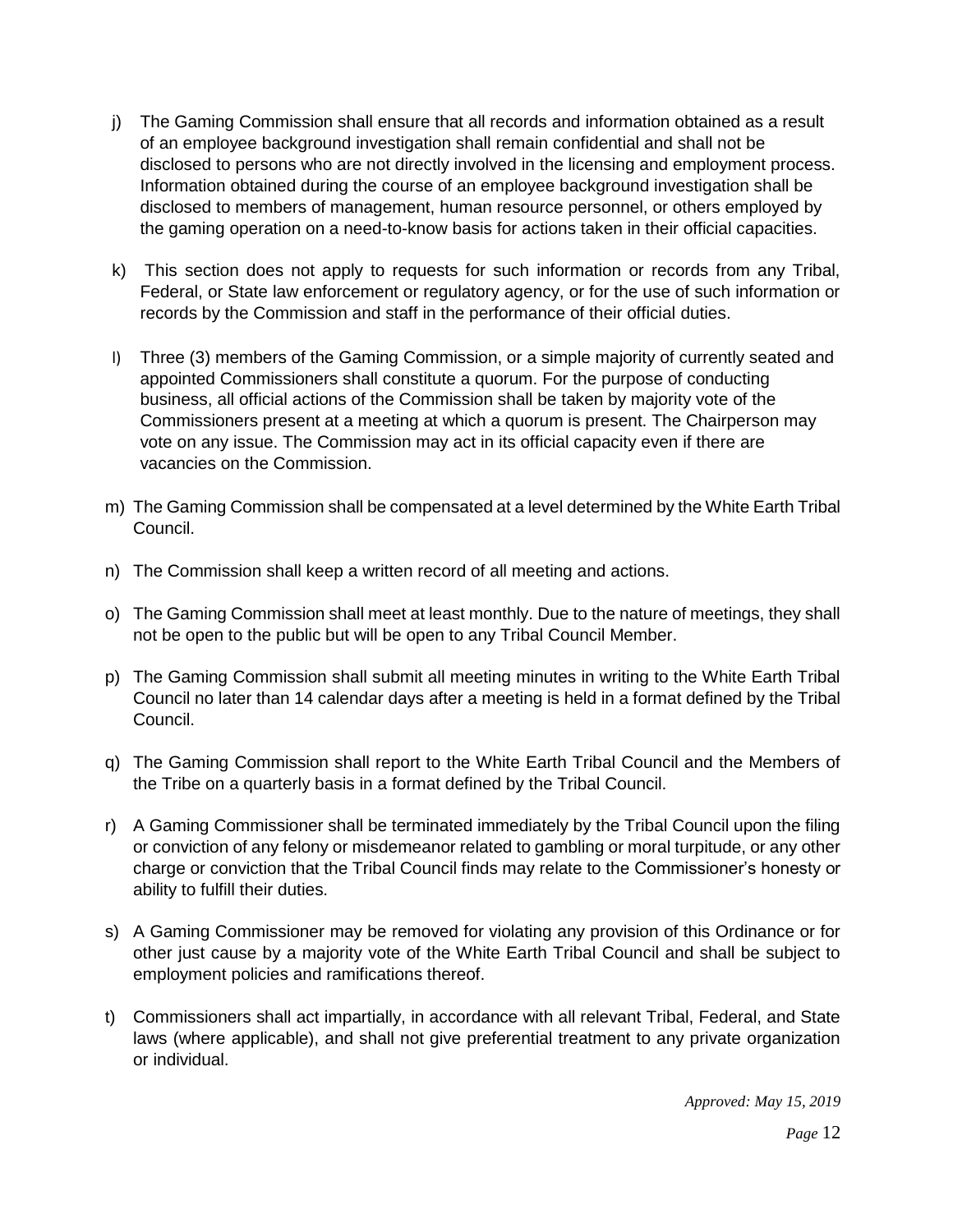#### **SECTION X – Ethics**

The Tribe recognizes that the duties of the Gaming Commission include making important decisions on highly sensitive issues. As such, the Tribe has determined that the Gaming Commission shall be held to high ethical standards. The Gaming Commissioners agree to be bound by the following principles:

- a) Commissioners shall not hold financial interests that conflict with the conscientious performance of their duties as regulators.
- b) Commissioners shall not engage in financial transactions using nonpublic information or allow the improper use of such information by others on their behalf to further any private interest.
- c) Commissioners shall not solicit or accept any gift or other item of monetary value, including complimentary items or services, from any person or entity seeking official action or inaction from, doing business with, or conducting activities regulated by the Gaming Commission, or whose interests may be substantially affected by the performance or nonperformance of the Gaming Commission's duties.
- d) Commissioners shall make no unauthorized commitments or promises of any kind purporting to bind the Tribe.
- e) Commissioners shall not use their positions for private gain.
- f) Commissioners shall act impartially, in accordance with all relevant Tribal, Federal, and State laws (where applicable), and shall not give preferential treatment to any private organization or individual, including to any persons related to Commissioners.
- g) Commissioners shall ensure that Tribal property and gaming assets shall be properly segregated and safeguarded, and that such property and assets shall not be used for unauthorized activities.
- h) Commissioners shall not engage in outside employment or activities, including seeking or negotiating for future employment, which conflict with their official duties and responsibilities.
- i) Commissioners shall disclose waste, fraud, abuse, and/or corruption to appropriate authorities.
- j) Commissioners shall endeavor to avoid any actions creating the appearance that they are violating the law or the ethical standards listed herein.
- k) Commissioners shall disclose any real or apparent financial or personal conflicts. If there is a real conflict or the appearance of one, the Commissioner shall not take part in any decision related to the conflict.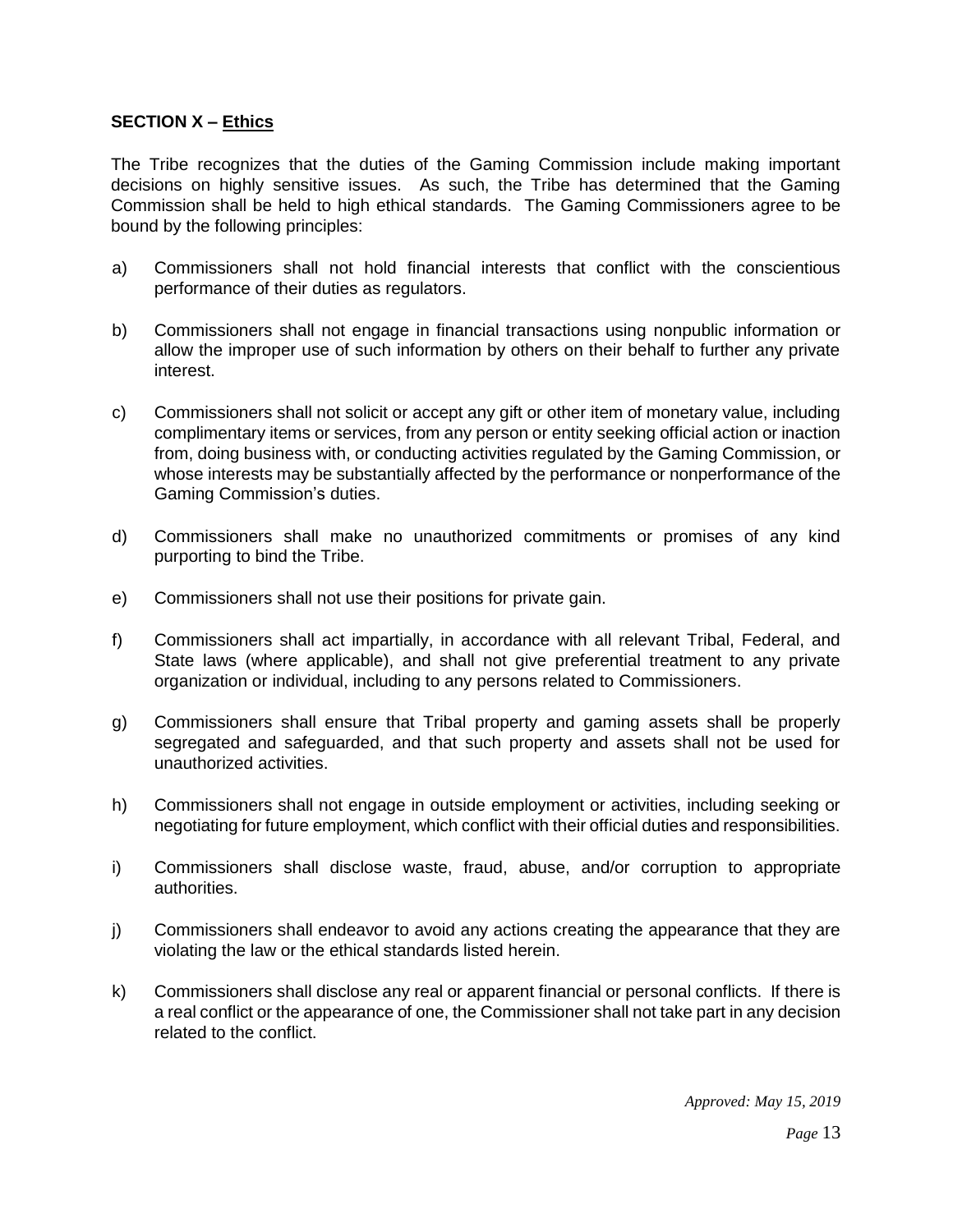# **SECTION XI – Audit**

- a) The Gaming Commission shall cause an annual independent audit of Tribally Owned Gaming, Charitable Gaming, and Small Gaming operations to be conducted, and shall submit the resulting audit reports to the National Indian Gaming Commission.
- b) All gaming related contracts that result in the purchase of supplies, services, or concessions in excess of \$25,000.00 annually, except contracts for professional legal and accounting services, shall be specifically included within the scope of the audit that is described in subsection (a) above.

## **SECTION XII - Minimum Age**

- a) Under no circumstances will anyone under the age of 18 years be eligible for a gaming license.
- b) No person below the age of 18 on the date of gaming shall be permitted to play any Class II or Class III game. If any person below the age of 18 plays and otherwise qualifies to win any games which requires notice and payout by the operator of the facility, the prize shall not be paid, and the estimated amount wagered during the course of the game shall be returned to the minor.

#### **SECTION XIII – General Gaming Operation Requirements**

- a) Each gaming employee or operator of a Non-Tribally Owned Gaming, Small Gaming, and/or Charitable Gaming operations (including owners), prior to beginning work or conducting Class II or Class III gaming, shall be required to be licensed, at least on a temporary or conditional basis as provided in this Ordinance, as referenced in Section XVII .
- b) Operators or employees in charge of Class II or Class III gaming shall provide required reports, audits, contracts for service or supplies as requested by the Gaming Commission.
- c) Any operator or employee of any Class II or Class III gaming shall deposit the proceeds of the gaming operation according to applicable rules and regulations adopted by the Gaming Commission.
- d) Any operator or employee may request the assistance of the Gaming Commission in obtaining training or instruction for the benefit of the Class II or Class III gaming operation, or in ascertaining the intent of this Ordinance.

#### **SECTION XIV – Tribal Internal Control Standards**

a) The Tribe gives responsibility to the Gaming Commission to conform with 25 C.F.R. § 543 to adopt and implement Tribal Internal Control Standards (TICS) for the operation of Tribally Owned and Non-Tribally Owned gaming operations in accordance with applicable law.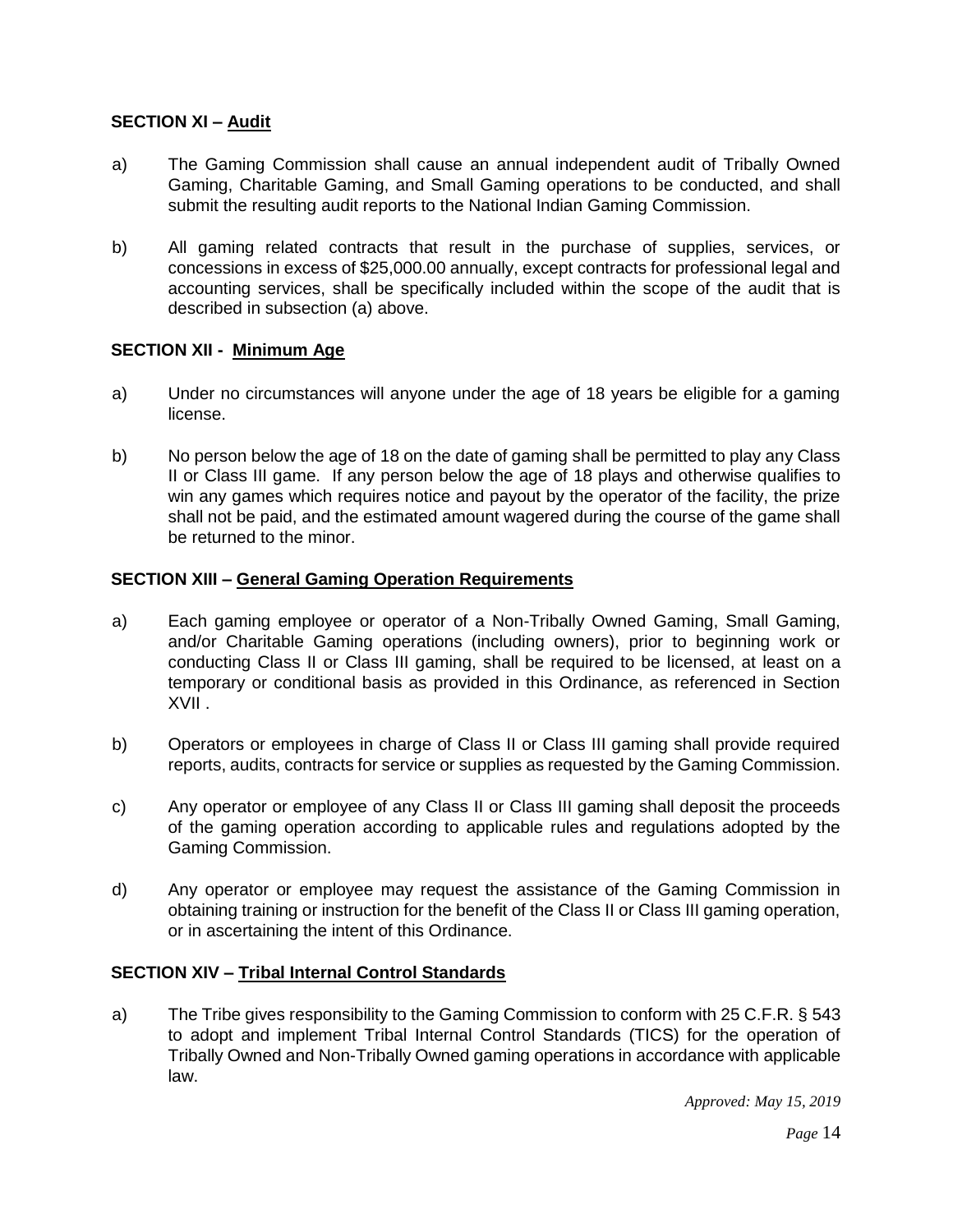- b) Each Gaming Operation shall have particular TICS according to the following:
	- 1. Small Gaming Operations with annual gross gaming revenues below \$3,000,000 are exempt from this requirement but must follow any applicable policies and procedures adopted by the Gaming Commission pursuant to 25 C.F.R § 543.5(a).
		- a. Small Gaming Operations are exempt from the White Earth Class II Gaming Minimum Internal Control Standards.
		- b. Small Gaming Operations must comply with the alternate procedures included in the White Earth Class II Gaming Tribal Internal Control Standards which are designed to
			- i. Protect the integrity of the games offered;
			- ii. Safeguard the assets used in connection with the operations; and
			- iii. Create, prepare and maintain records in accordance with Generally Accepted Accounting Principles.
	- 2. Charitable Gaming Operations are exempt from this requirement provided:
		- a. all net gaming revenues are for the benefit of a charitable organization;
		- b. the operation is operated wholly by the charitable organization's agents; and
		- c. the annual gross gaming revenues are below \$3,000,000 must follow any applicable policies and procedures adopted by the Gaming Commission pursuant to the 25 C.F.R § 543.4(b), Small Gaming Operation policies and procedures shall apply.
		- d. Nothing in this section exempts gaming operations conducted by independent operators for the benefit of a charitable organization.
	- 3. Tier A Gaming Operations with more than \$3,000,000 annual gross gaming revenues, but less than \$8,000,000 are subject to 25 C.F.R. § 543.1 to 543.49.
	- 4. Tier B Gaming Operations with more than \$8,000,000 annual gross gaming revenues, but less than \$15,000,000 are subject to 25 C.F.R. § 543.1 to 543.49
	- 5. Tier C Gaming Operations with more than \$15,000,000 annual gross gaming revenues are subject to 25 C.F.R. § 543.1 to 543.49
- c) The TICS shall be set out in separate regulations to be reviewed and approved by the Gaming Commission.

#### **SECTION XV – Facility License**

- a) The Gaming Commission shall issue a separate license to each place, facility, or location where Class II and/or Class III gaming is conducted under this ordinance. The valid period of the license shall not exceed a time period of three years.
- b) The Tribe hereby authorizes the issuance of a temporary facility license not to exceed 7 days. The Licensing Director may renew temporary licenses for 7-day periods.
- c) The Tribe shall submit to the Chairman of the National Indian Gaming Commission a notice that a facility license is under consideration for issuance at least 120 days before opening

*Approved: May 15, 2019* 

*Page* 15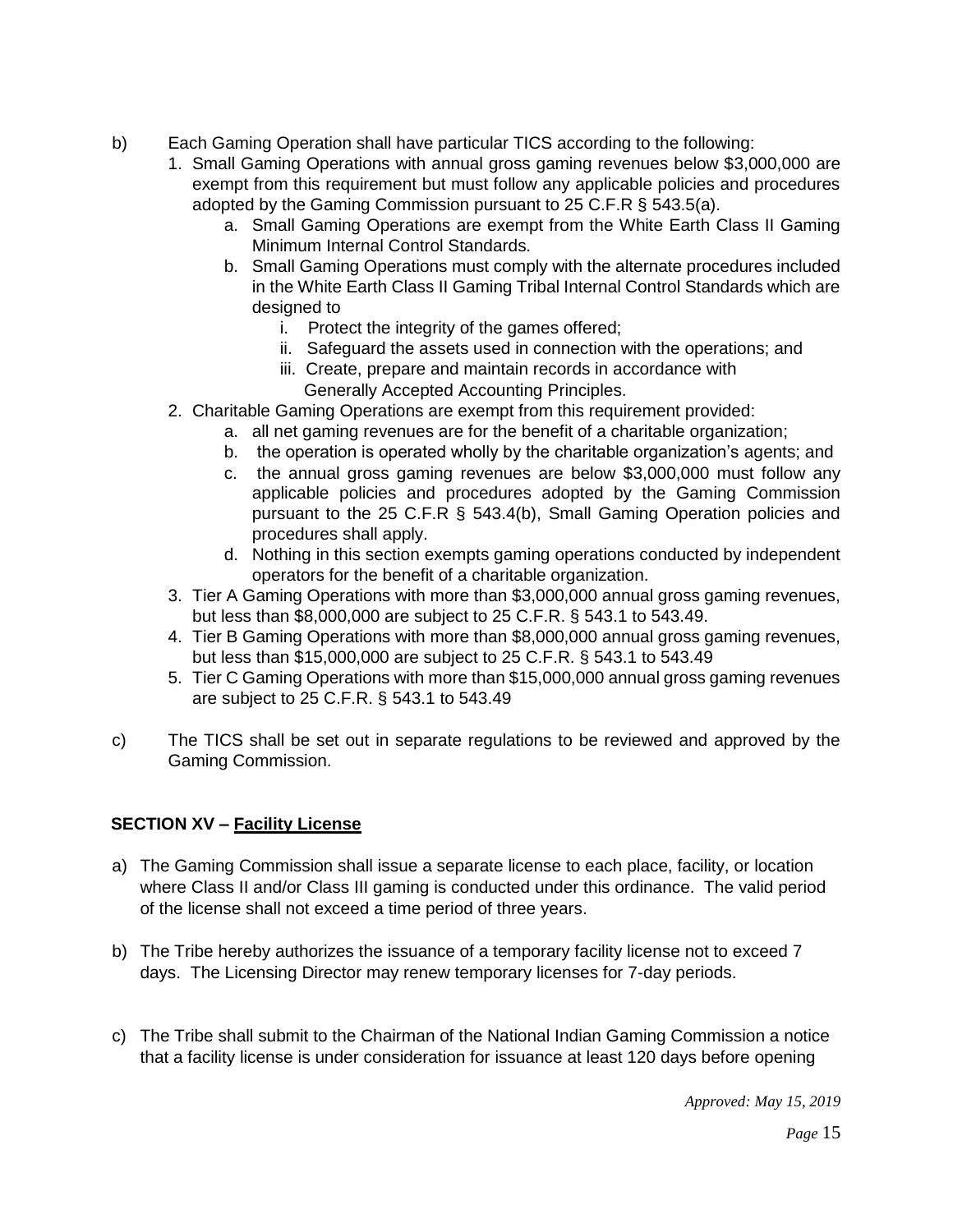any new place, facility, or location where Class II or Class III gaming will occur. The notice shall contain the following information:

- 1. The name and address of the property;
- 2. A legal description of the property;
- 3. The tract number for the property as assigned by the Bureau of Indian Affairs or Land Title and Records Offices;
- 4. If not maintained by the Bureau of Indian Affairs, Department of the Interior, a copy of the trust or other deed(s) to the property or an explanation as to why such documentation does not exist; and
- 5. If not maintained by the Bureau of Indian Affairs, Department of the Interior, documentation of the property's ownership.
- d) The Tribe does not need to submit a notice that a facility license is under consideration for issuance for occasional charitable events lasting not more than a week.
- e) The Tribe must submit to the Chairman a copy of each newly issued or renewed facility license within 30 days of issuance.
- f) The Tribe must notify the Chairman within 30 days if a facility license is terminated or not renewed or if a gaming place, facility, or location closes or reopens.
- g) Each licensed facility shall prominently display the license for viewing by the public.
- h) The Tribe shall provide Indian lands or environmental and public health and safety documentation that the Chairman may in his or her discretion request.

# **SECTION XVI – Gaming Permits**

Class II Gaming may be authorized by the Gaming Commission for charitable fund-raising events provided that a permit is obtained prior to the event. Gross gaming revenues for a single permitted fundraiser must not exceed \$3,000,000.

#### **SECTION XVII – Licenses for Key Employees and Primary Management Officials**

- a) The Tribe shall ensure that the policies and procedures set out in this section are implemented with respect to key employees and primary management officials employed at any gaming enterprise operated within the boundaries of the White Earth Reservation. The Gaming Commission will issue licenses and perform background investigations according to requirements at least as stringent as 25 C.F.R. Parts 556 and 558.
- b) Notwithstanding anything herein to the contrary, if the Applicant has completed a License Application, the Gaming Commission may immediately issue a temporary license if: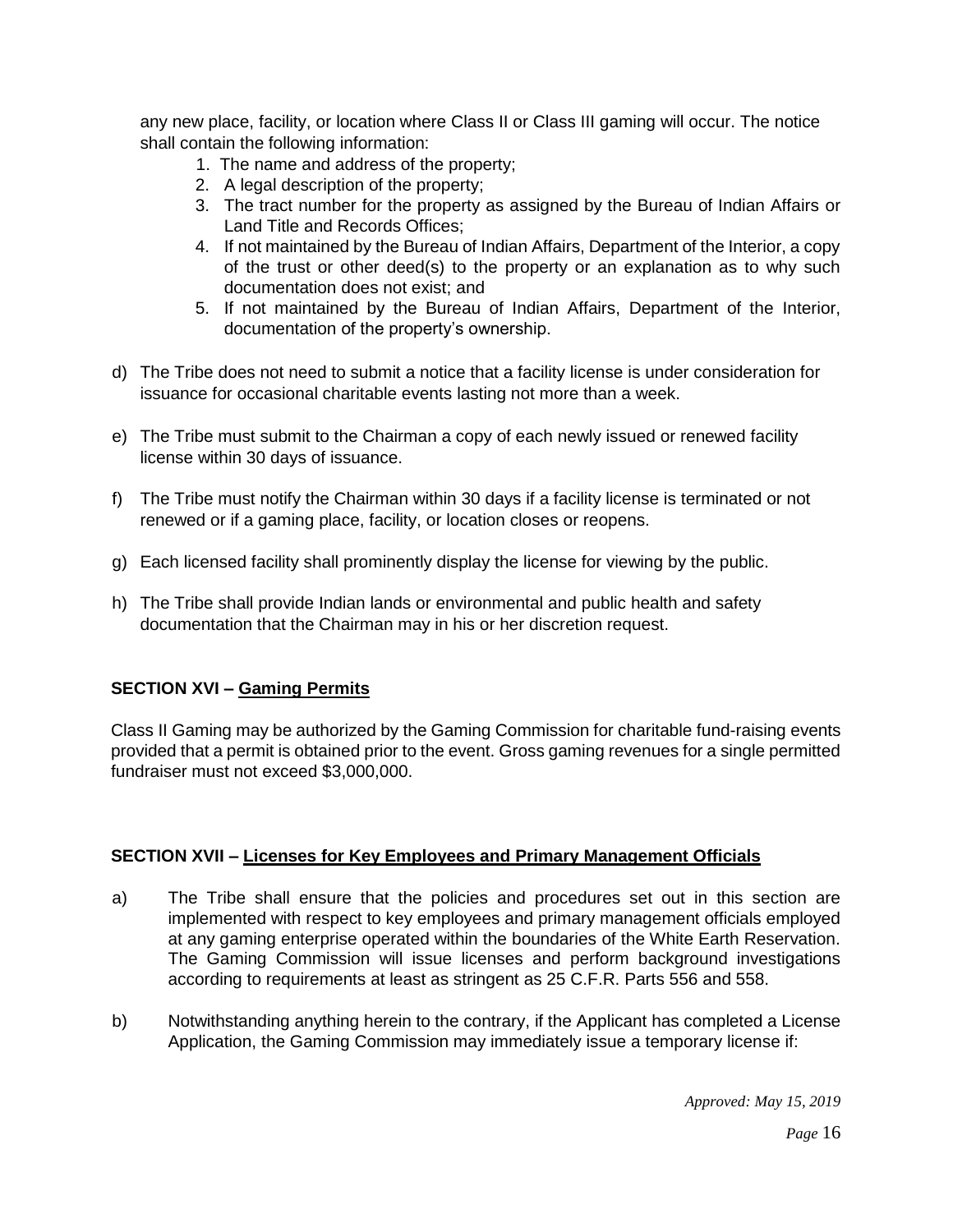- 1. The Gaming Commission has conducted a preliminary, local, background investigation; and
- 2. Based on the preliminary investigation, the information does not indicate that the Applicant has a criminal history.
- 3. A temporary license shall not exceed 90 days.

#### **SECTION XVIII – License Application Forms**

a) The following notice shall be placed on the application form for a key employee or a primary management official:

In compliance with the Privacy Act of 1974, the following information is provided: Solicitation of the information on this form is authorized by 25 U.S.C. 2701 et. seq. The purpose of the requested information is to determine the eligibility of individuals to be employed in a gaming operation. The information will be used by the Tribe and the National Indian Gaming Commission members and staff who have need for the information in the performance of their official duties. The information may be disclosed to appropriate Federal, Tribal, State, local, or foreign law enforcement and regulatory agencies when relevant to civil, criminal or regulatory investigations or prosecutions or when necessary pursuant to a requirement by a Tribe or the National Indian Gaming Commission in connection with the hiring or firing of an employee, the issuance or revocation of a gaming license, or investigation of activities while associated with a Tribe or a gaming operation. Failure to consent to the disclosures indicated in this notice will result in a Tribe being unable to hire you in a primary management official or key employee position.

The disclosure of your Social Security Number (SSN) is voluntary. However, failure to supply a SSN may result in errors in processing your application.

b) The following additional notice shall be placed on the application form for a key employee or a primary official:

A false statement on any part of your application may be grounds for not hiring you, or for firing you after you begin work. Also, you may be punished by fine or imprisonment.

- c) The Gaming Commission shall notify in writing existing key employees and primary management officials who have not completed an application containing the notices set forth above that they shall either:
	- 1. Complete a new application form that contains both the Privacy Act and false statement notices; or
	- 2. Sign a statement that contains the Privacy Act and false statement notices and consent to the routine uses described in that notice.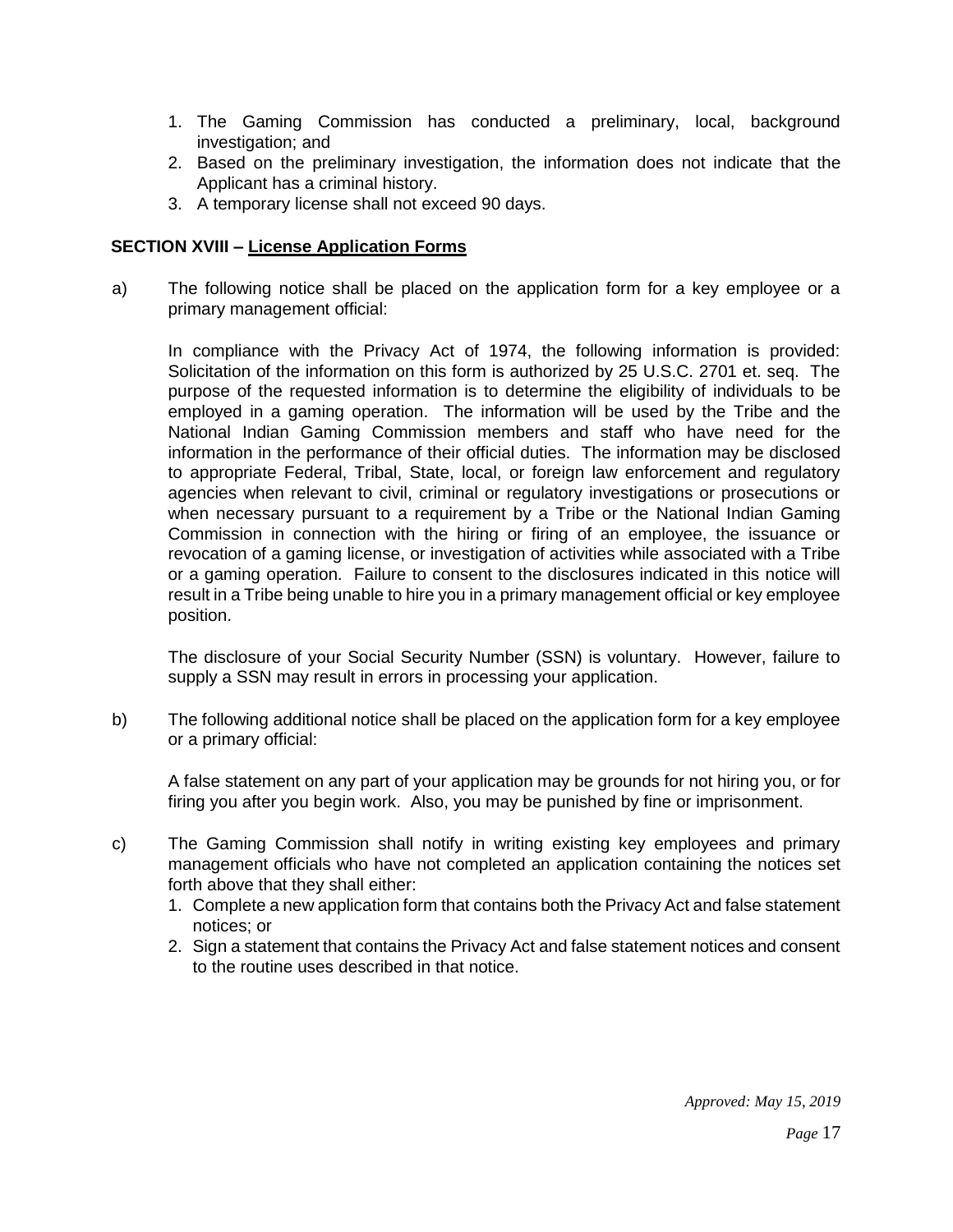## **SECTION XIX – License Fees**

The Tribe authorizes the Gaming Commission, to charge a license fee in order to cover its expenses in investigating and licensing Key Employees and Primary Management Officials of the gaming operation.

#### **SECTION XX – Fingerprints**

Each applicant for a Key Employee or Primary Management Official shall be required to have fingerprints taken as part of the license application procedure. Fingerprints shall be taken by the Tribe's Licensing Department. Fingerprints will then be forwarded to the NIGC for processing through the FBI to determine the applicant's criminal history, if any.

#### **SECTION XXI – Background Investigations**

- a) The Gaming Commission is responsible for conducting background investigations and suitability determinations.
- b) The Gaming Commission shall request from each primary management official and from each key employee all of the following information:
	- 1. Full name, other names used (oral or written), social security number(s), birth date, place of birth, citizenship, gender, all languages (spoken or written).
	- 2. Currently and for the previous 5 years: business and employment positions held, ownership interests in those businesses, business and residence addresses, and driver's license number(s).
	- 3. The names and current addresses of at least three personal references, including one personal reference who was acquainted with the applicant during each period of residence listed under paragraph (b) (2) of this section;
	- 4. Current business and residence telephone numbers;
	- 5. A description of any existing and previous business relationships with Indian Tribes, including ownership interests in those businesses;
	- 6. A description of any existing and previous business relationships with the gaming industry generally, including ownership interests in those businesses;
	- 7. The name and addresses of any licensing or regulatory agency with which the person has filed an application for a license or permit related to gaming, whether or not such license or permit was granted;
	- 8. For each felony for which there was an ongoing prosecution or a conviction, within 10 years of the date of the application, the charge, the name and address of the court involved and the date and disposition;
	- 9. For each misdemeanor conviction or ongoing misdemeanor prosecution (excluding minor traffic violations), within 10 years of the date of the application, the name and address of the court involved and the date and disposition;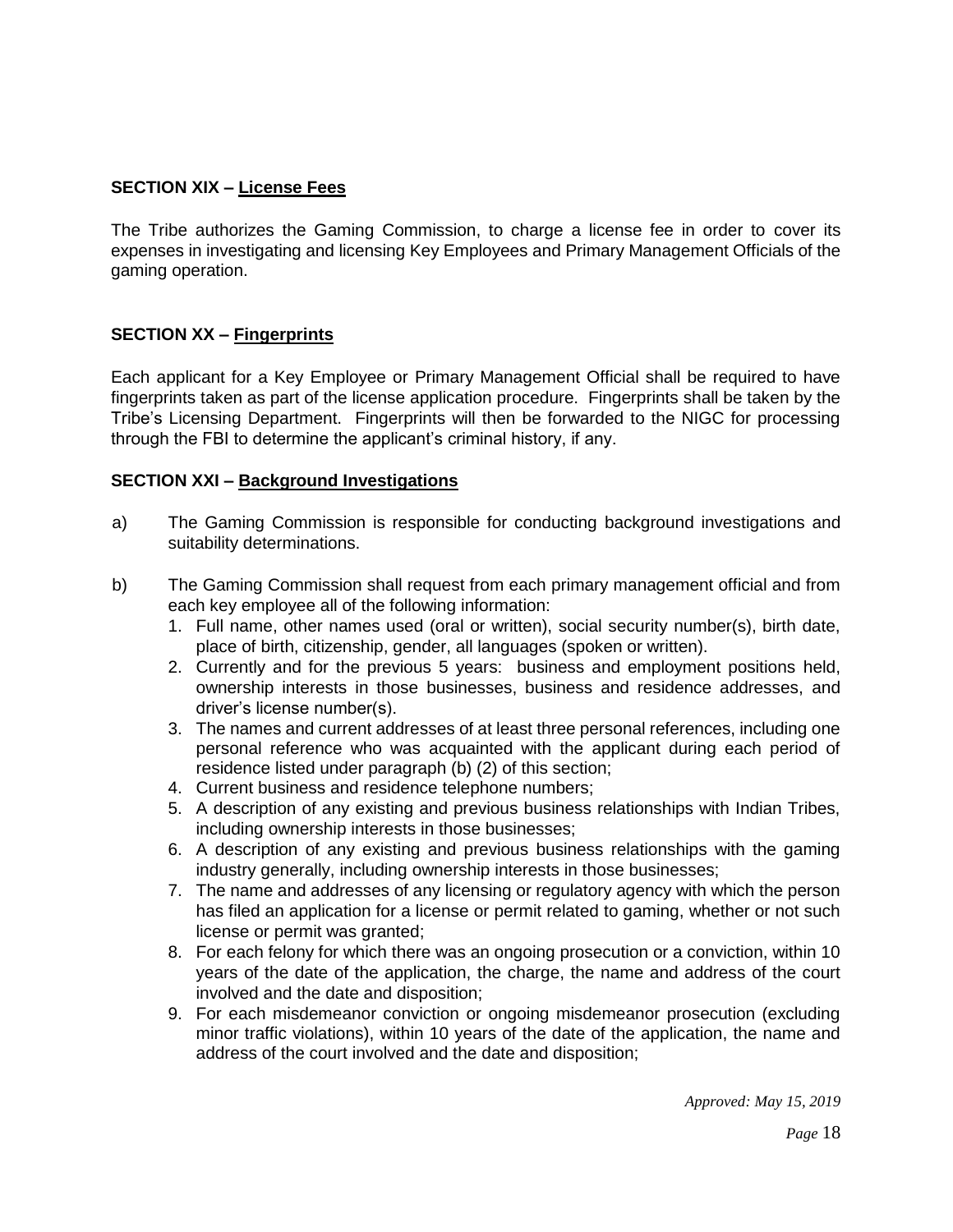- 10. For each criminal charge (excluding minor traffic charges), whether or not there is a conviction, if such criminal charge is within 10 years of the date of the application and is not otherwise listed pursuant to paragraph (b) (8) or (b) (9) of this section, the criminal charge, the name and address of the court involved and the date and disposition.
- 11. The name and address of any licensing or regulatory agency with which the person has filed an application for an occupational license or permit, whether or not such license or permit was granted;
- 12. A photograph taken within the last year; and
- 13. Any other information the Tribe deems relevant.

#### **SECTION XXII – Procedure for Conducting a Background Investigation on Applicants**

As a part of its review procedure, the Commission or its agent shall conduct a background investigation on each applicant sufficient to allow the Gaming Commission to make an eligibility determination. The investigation shall:

- a) Verify the applicant's identity through items such as a social security card, driver's license, birth certificate, or passport;
- b) Contact each personal and business reference provided in the License Application, when possible;
- c) Obtain a personal credit check;
- d) Conduct a civil history check;
- e) Conduct a criminal history check via the submission of the applicant's fingerprints to the NIGC, and further obtain information from the appropriate court regarding past felony and/or misdemeanor convictions and criminal charges within the last ten years;
- f) Inquire into any previous or existing business relationships with the gaming industry and Indian Tribes by contacting the entities or Tribes;
- g) Verify the applicant's history and status with any licensing agency by contacting the agency; and
- h) Take other appropriate steps to verify the accuracy of the information, focusing on problem areas noted.

#### **SECTION XXIII – Eligibility Determination**

a) The Gaming Commission shall review a person's prior activities, criminal record, if any, reputation, habits, associations and any other findings from the background investigation to make a finding concerning the eligibility of a key employee or primary management official for employment in a gaming operation.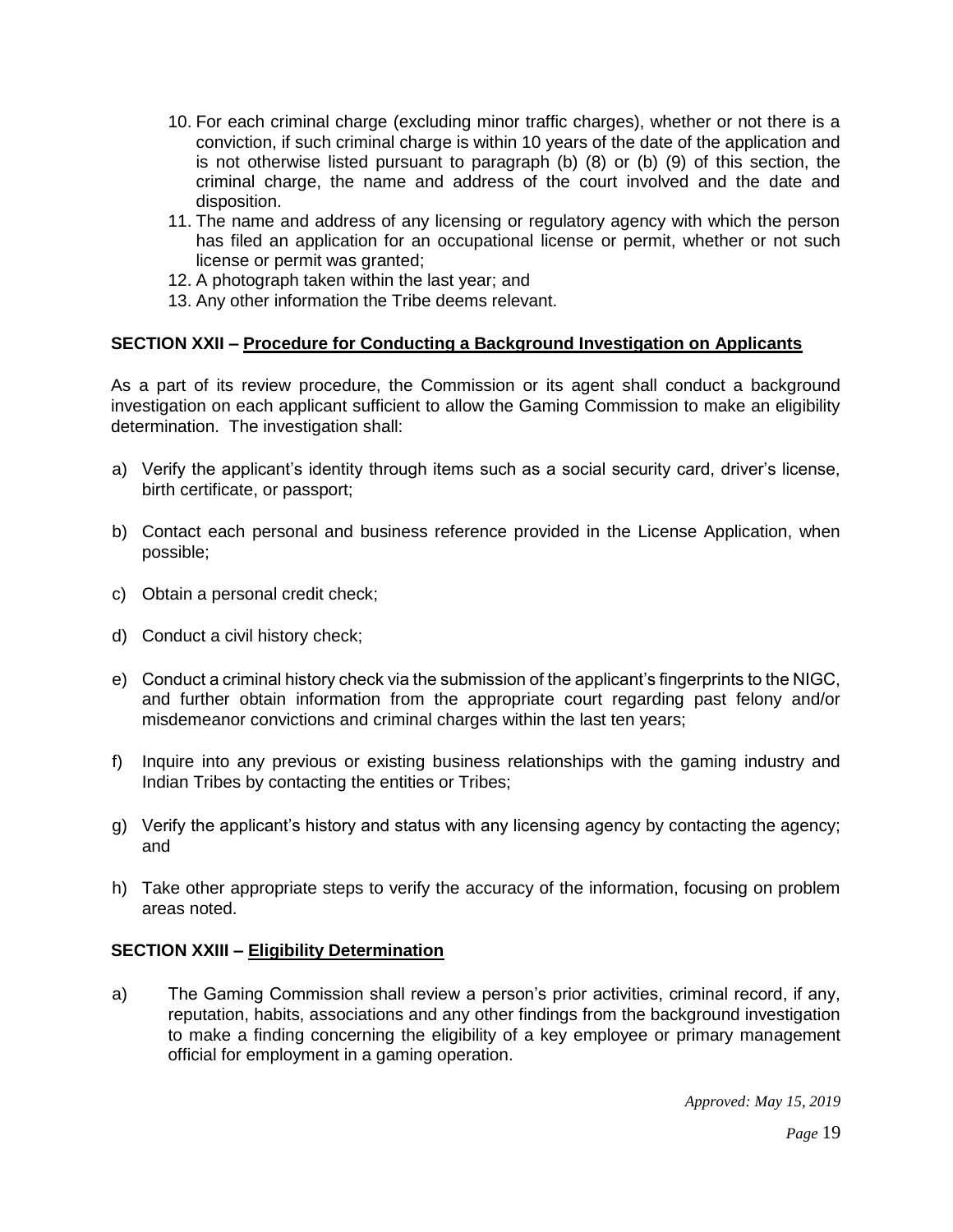- b) If the Gaming Commission determines that employment of the person poses a threat to the public interest or to the effective regulation of gaming, or creates or enhances dangers of unsuitable, unfair, or illegal practices and methods and/or activities in the conduct of gaming, the gaming operation shall not employ that person in a key employee or primary management official position.
- c) The Gaming Commission shall not license any key employee or primary management official to work with Class II or Class III Gaming who has been:
	- 1. Convicted of a felony within five years of starting employment with the Gaming Operation; or
	- 2. Convicted of a felony or gross misdemeanor involving fraud, misrepresentation or gambling; or
	- 3. Ever convicted of a felony involving gambling.

#### **SECTION XXIV – Procedures for Forwarding Applications and Reports to the National Indian Gaming Commission**

- a) When a key employee or primary management official is employed to work at a gaming operation authorized by this ordinance, the Gaming Commission shall forward to the National Indian Gaming Commission the summary and results of eligibility from the background investigation, as well as a completed application for employment, if required.
- b) The gaming operation shall not employ as a key employee or primary management official a person who does not have a license after 90 days.

# **SECTION XXV – Report to the National Indian Gaming Commission**

- a) The Gaming Commission shall prepare and forward a report on each background investigation to the National Indian Gaming Commission. An investigation report shall include all of the following:
	- 1. Steps taken in conducting a background investigation;
	- 2. Results obtained;
	- 3. Conclusions reached; and
	- 4. The basis for those conclusions.
- b) The Gaming Commission shall forward the completed investigative report to the National Indian Gaming Commission within 60 days after an employee begins work or within 60 days of the approval of this Ordinance by the Chairman of the National Indian Gaming Commission.
- c) The Gaming Commission shall submit, with the investigative report, a copy of the eligibility determination, unless the NIGC shall have advised the Tribe that the submission of the eligibility determination is not necessary. This determination shall include:
	- 1. A statement describing how the information submitted by the applicant was verified;
	- 2. A statement of results following an inquiry into the applicant's prior activities, criminal record, if any, and reputation, habits and associations;
	- 3. A statement showing the results of interviews of a sufficient number of knowledgeable people (such as former employers, personal references, and others referred to by the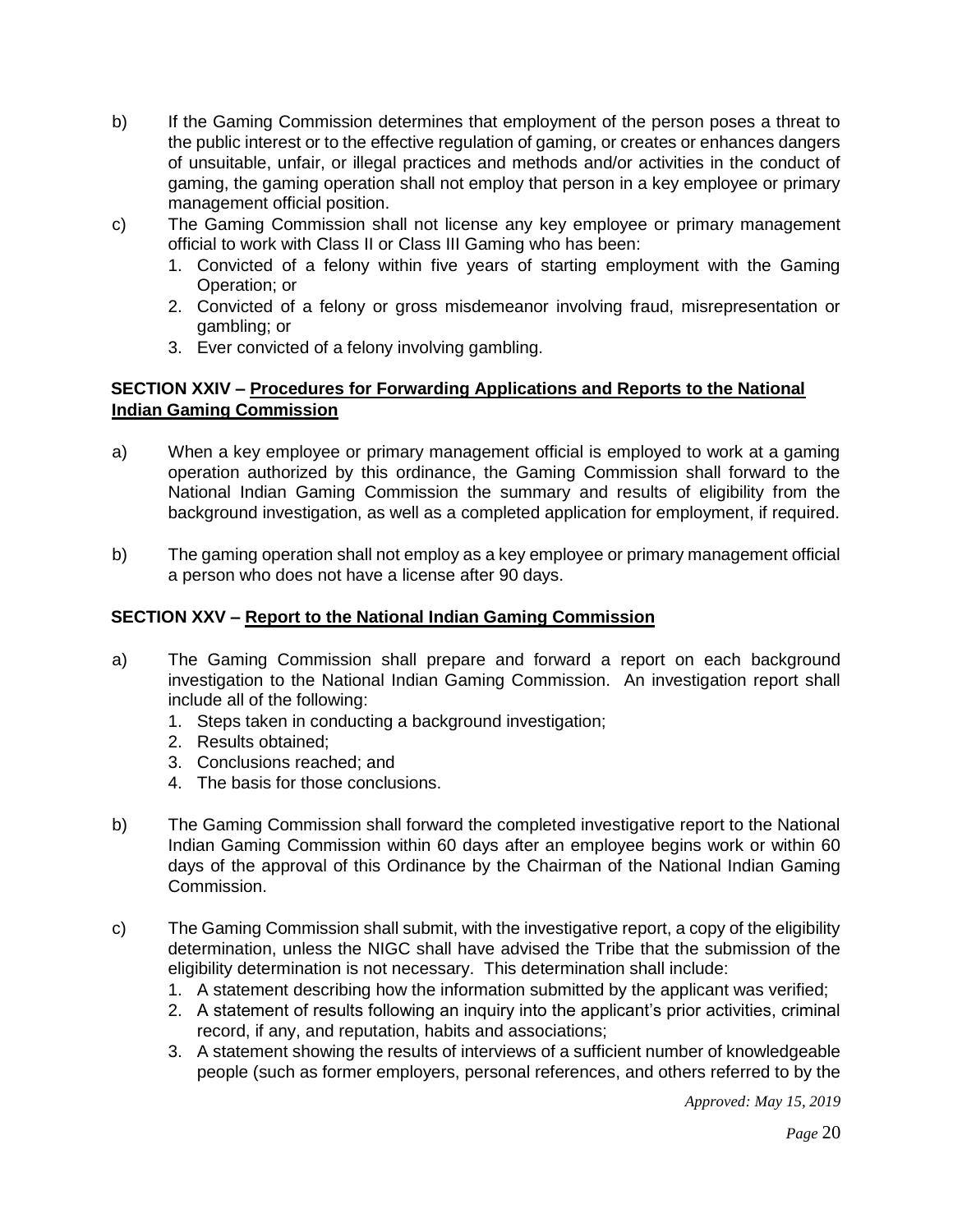applicant) in order to provide a basis for the Gaming Commission to make a finding concerning the eligibility for licensing required for employment in a gaming operation;

- 4. Any other findings from the background investigation; and
- 5. A statement documenting the disposition of all potential problem areas noted and disqualifying information obtained.
- d) If a license is not issued to an applicant, the Gaming Commission:
	- 1. Shall notify the NIGC; and
	- 2. Shall forward copies of its eligibility determination and investigative report (if any) to the NIGC for inclusion in the Indian Gaming Individuals Records System.
- e) With respect to all employees and in particular key employees and primary management officials, the Gaming Commission shall retain applications for employment and reports (if any) of background investigations for inspection by the Chairman of the NIGC or his/her designee for no less than three (3) years from the date of termination of employment.

#### **SECTION XXVI – Granting a Gaming License**

- a) If, within a thirty (30) day period after the NIGC receives a report, the NIGC notifies the Tribe that it has no objection to the issuance of a license pursuant to a license application filed by a key employee or a primary management official for whom the Tribe has provided an application and investigative report to the NIGC, the Gaming Commission, acting for the Tribe, may issue a license to such applicant.
- b) The Gaming Commission shall respond to a request for additional information from the Chairman of the National Indian Gaming Commission concerning a key employee or a primary management official who is the subject of a report. Such a request shall suspend the 30-day period under paragraph (a) in this section until the Chairman of the National Indian Gaming Commission receives the additional information.
- c) If, within the thirty (30) day period described above, the NIGC provides the Tribe with a Statement itemizing objections to the issuance of a license to a key employee or to a primary management official for whom the Gaming Commission has provided an application and investigative report to the National Indian Gaming Commission, the Tribe shall reconsider the application, taking into account the objections itemized by the NIGC.
- d) The Tribe shall make the final decision whether to issue a license to any applicant.

#### **SECTION XXVII – License Renewal**

- a) All gaming licenses issued will expire annually commencing with the date of employment. Licensees must contact the Licensing Department for renewal at least 30 days before expiration.
- b) As a part of the renewal, background investigations will be conducted for conformance of this Ordinance.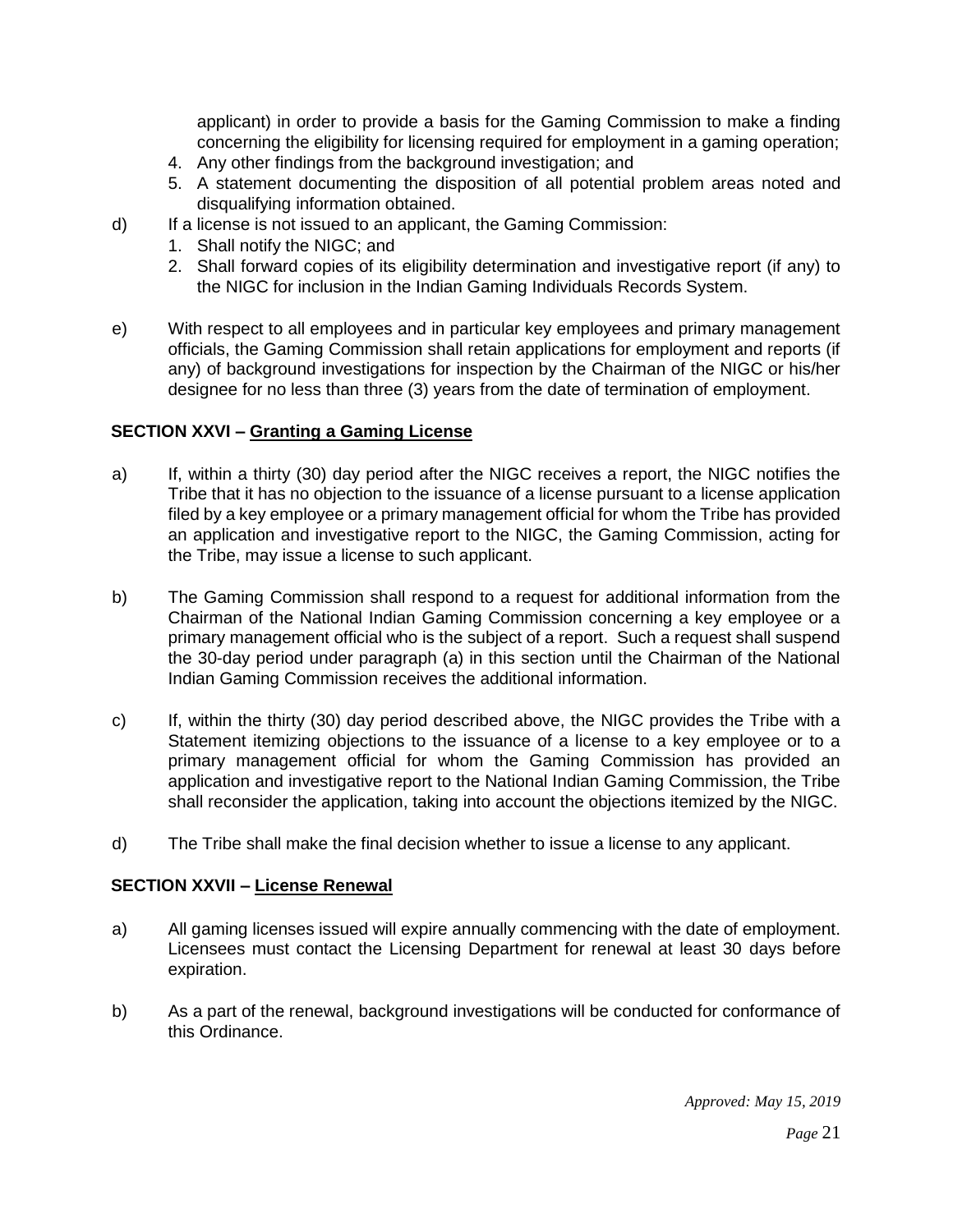#### **SECTION XXVIII – License Suspension/Revocation**

- a) If, after the issuance of a gaming license, the Gaming Commission receives reliable information indicating that a key employee or primary management official is not eligible for employment, the Gaming Commission shall suspend such license and shall notify in writing the licensee of the suspension, proposed revocation, and the right to request a hearing.
- b) The Gaming Commission shall notify the licensee of a time and a place for a hearing on the proposed revocation of a license.
- c) After a revocation hearing, the Gaming Commission shall decide to revoke or to reinstate a gaming license. The Gaming Commission shall notify the NIGC of its decision.

#### **SECTION XXIX – Appeal of Decision of the Commission**

- a) If the Gaming Commission denies a person a license, or if the Commission revokes a license which was previously granted, the Commission shall do so in writing, outlining the reason(s) for such decision, and deliver such notice to the person via certified mail, return receipt requested.
- b) If a person has been aggrieved by a licensing decision of the Gaming Commission, they may appeal the decision to the White Earth Tribal Court within 15 calendar days of the date the notice was received by the U.S. Postal Service or other carrier as evidenced by a dated receipt for same.
- c) The appeal shall be only on the record and shall not be heard de novo.
- d) If Tribal Court concludes that the order of the Commission was issued arbitrarily and capriciously, clearly erroneously, or in violation of the Constitution of the Minnesota Chippewa Tribe or the constitutional rights of Indians (25 U.S.C. §§ 1301-1303), made upon unlawful procedure or some other clear error of law, the Court shall vacate the same and remand the issuance or re-issuance of a license.
- e) If the Tribal Court concludes that none of the reasons for reversing the decision of the Gaming Commission are present, the denial shall be upheld.
- f) The Tribal Gaming Commission shall notify NIGC of any decision to revoke a gaming license.

#### **SECTION XXX – Licenses for Vendors**

a) Vendors of gaming services or supplies must have a vendor license from the Gaming Commission in order to transact business with any gaming operation located on the White Earth Reservation. Contracts for professional legal and accounting services are excluded from this section.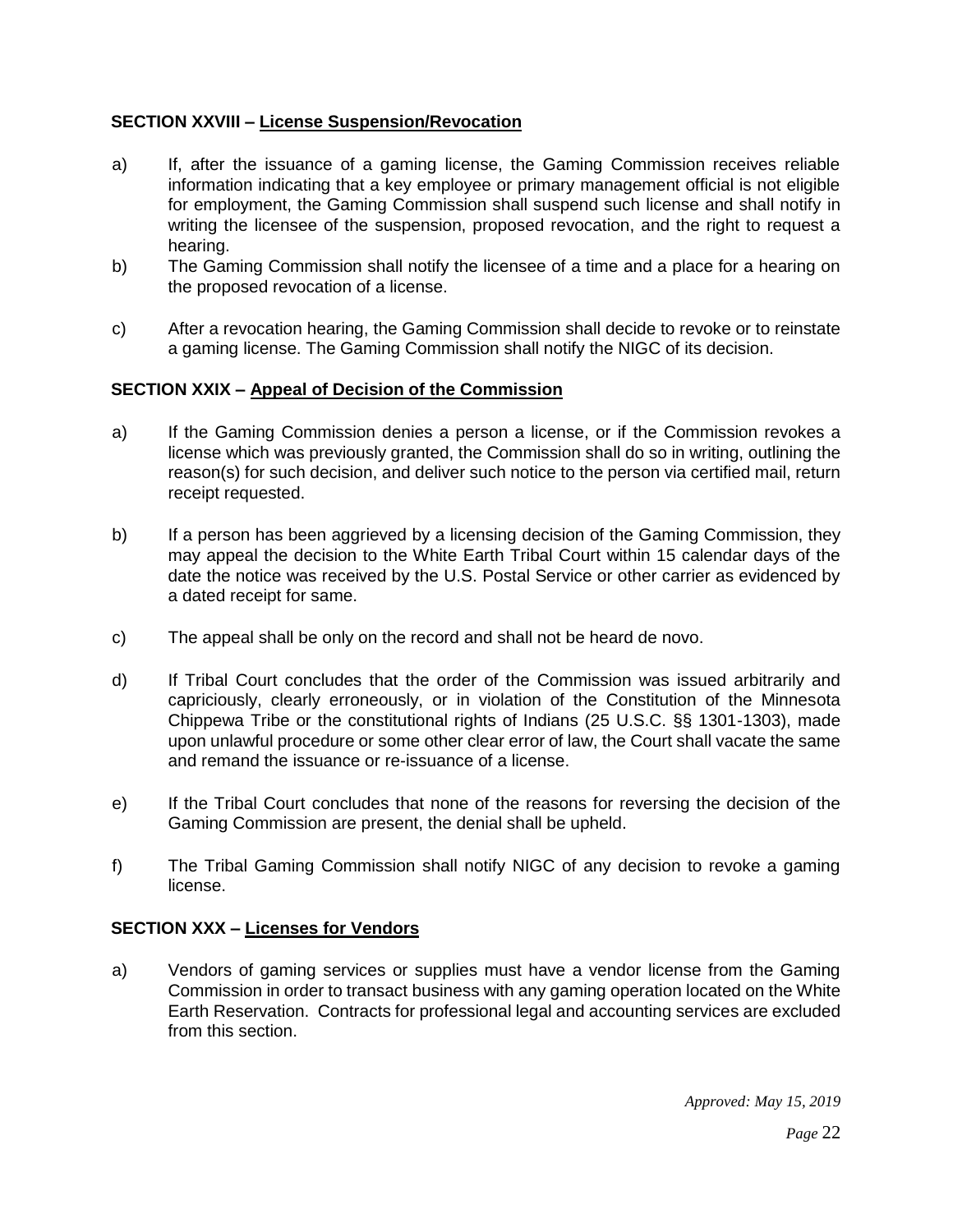- b) Gaming Vendors are vendors who provide gaming supplies or services, including cashrelated services.
- c) In order to obtain a gaming vendor license, the business must complete a vendor application and submit to background checks of itself and its principals. Principals of a business include its officers, directors, management, owners, partners, non-institutional stockholders that either own 10% or more of the stock or are the 10 largest stockholders, and the on-site supervisor or manager under the agreement with the Tribe, if applicable.

#### **SECTION XXXI – Contents of the Vendor License Application**

- a) Applications for gaming vendor licenses must include the following:
	- 1. Name of business, business address, business phone, federal tax ID number (or Social Security Number if a sole proprietorship), main office address if different from the business address, and any other names the applicant has done business under;
	- 2. The type of service the applicant will provide;
	- 3. Whether the applicant is a partnership, corporation, limited liability company, sole proprietorship, or other entity;
	- 4. If the applicant is a corporation, the state of incorporation, and the qualification to do business in the State of Minnesota if the gaming operation is in a different state than the state of incorporation.
	- 5. Trade name, other names ever used, names of any wholly owned subsidiaries or other businesses owned by the vendor or its principals;
	- 6. General description of the business and its activities;
	- 7. A description of any existing and previous business relationships with the gaming industry generally including ownership interests in those businesses;
	- 8. A list of Indian Tribes with which the vendor has an existing or previous business relationship, including ownership, financial, or management interests in non-gaming activities;
	- 9. Name, addresses, and phone numbers of three business references with whom the company had regularly done business for the last five (5) years;
	- 10.The name and address of any licensing or regulatory agency with which the business has filed an application for a license or permit related to gaming, whether or not such license or permit was granted;
	- 11. If the business has ever had a license revoked for any reason, the circumstances involved;
	- 12. A list of lawsuits to which the business has been a defendant, including the name and address of the court involved, and the date and disposition, if any;
	- 13. List the business' funding sources and any liabilities of \$50,000 or more;
	- 14. A list of the principals of the business, their social security numbers, addresses and telephone numbers, title, and percentage of ownership in the company; and
	- 15. Any further information the Tribe deems relevant.
- b) The following notice shall be placed on the application form for a vendor and its principals: *Inclusion of false or misleading information in the vendor application may be grounds for denial or revocation of the Tribe's vendor license.*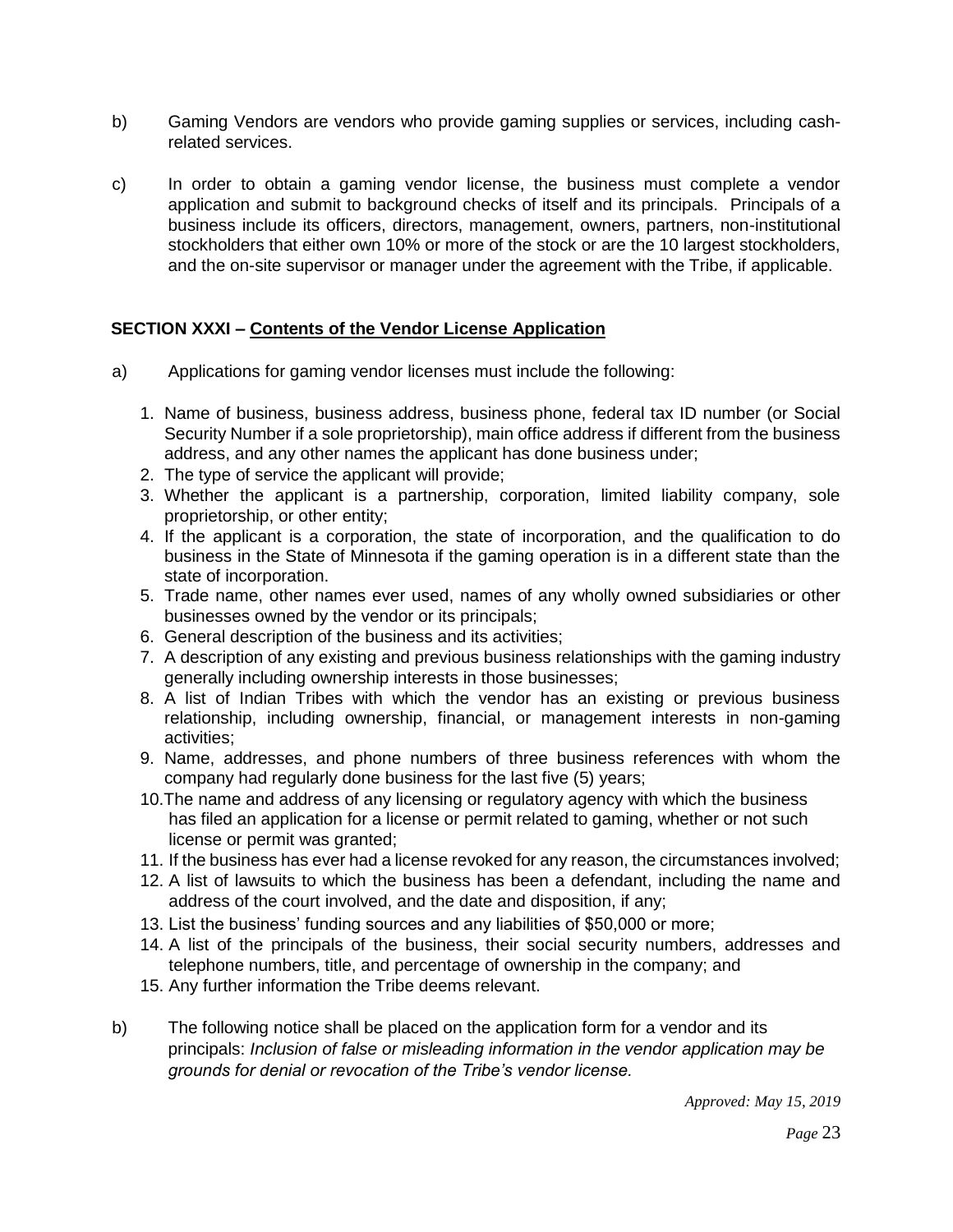# **SECTION XXXII – Vendor Background Investigations**

- a) The Gaming Commission shall complete an investigation of the gaming vendor. This investigation shall contain, at a minimum, the following steps:
	- 1. Verification of the business' incorporation status and qualification to do business in the State where the gaming operation is located;
	- 2. Obtain a business credit report, if available, and conduct a Better Business Bureau check on the vendor;
	- 3. Conduct a check of the business' credit history;
	- 4. Contact the references listed in the vendor application; and
	- 5. Conduct an investigation of the principals of the business, including a criminal history check, a credit report, and any other relevant information.
- b) A Vendor License from the Gaming Commission will require that any vendor for Class III Video Games have a valid license from either the State of Minnesota, New Jersey, Nevada or South Dakota.
- c) The Gaming Commission may adopt regulations naming specific licensing authorities that it recognizes and may authorize exemptions to the vendor licensing process for vendors which have received a license from one of the named regulatory authorities.

#### **SECTION XXXIII – Vendor License Fee**

The Tribe may charge a license fee to be set by the Gaming Commission, to cover its expenses in investigating and licensing vendors of gaming operations located on the White Earth Reservation.

#### **SECTION XXXIV – Vendor Background Investigation Report**

- a) The Gaming Commission shall review a vendor, the principals of the business, their history, credit, associations and any other relevant information deemed necessary for consideration of a vendor license;
- b) The Gaming Commission shall complete an investigative report covering each of the steps taken in the background investigation of the gaming vendor and its principals;
- c) If the Gaming Commission determines that the vendor license would pose a threat to the public interest or to the effective regulation of gaming, or creates or enhances dangers of unsuitable, unfair, or illegal practices and methods and/or activities in the conduct of gaming, the vendor license may not be granted.

#### **SECTION XXXV – Licenses for Non-Gaming Vendors**

For non-gaming vendors, the Gaming Commission is authorized to create a less stringent vendor licensing process, including a due diligence check rather than a full background investigation.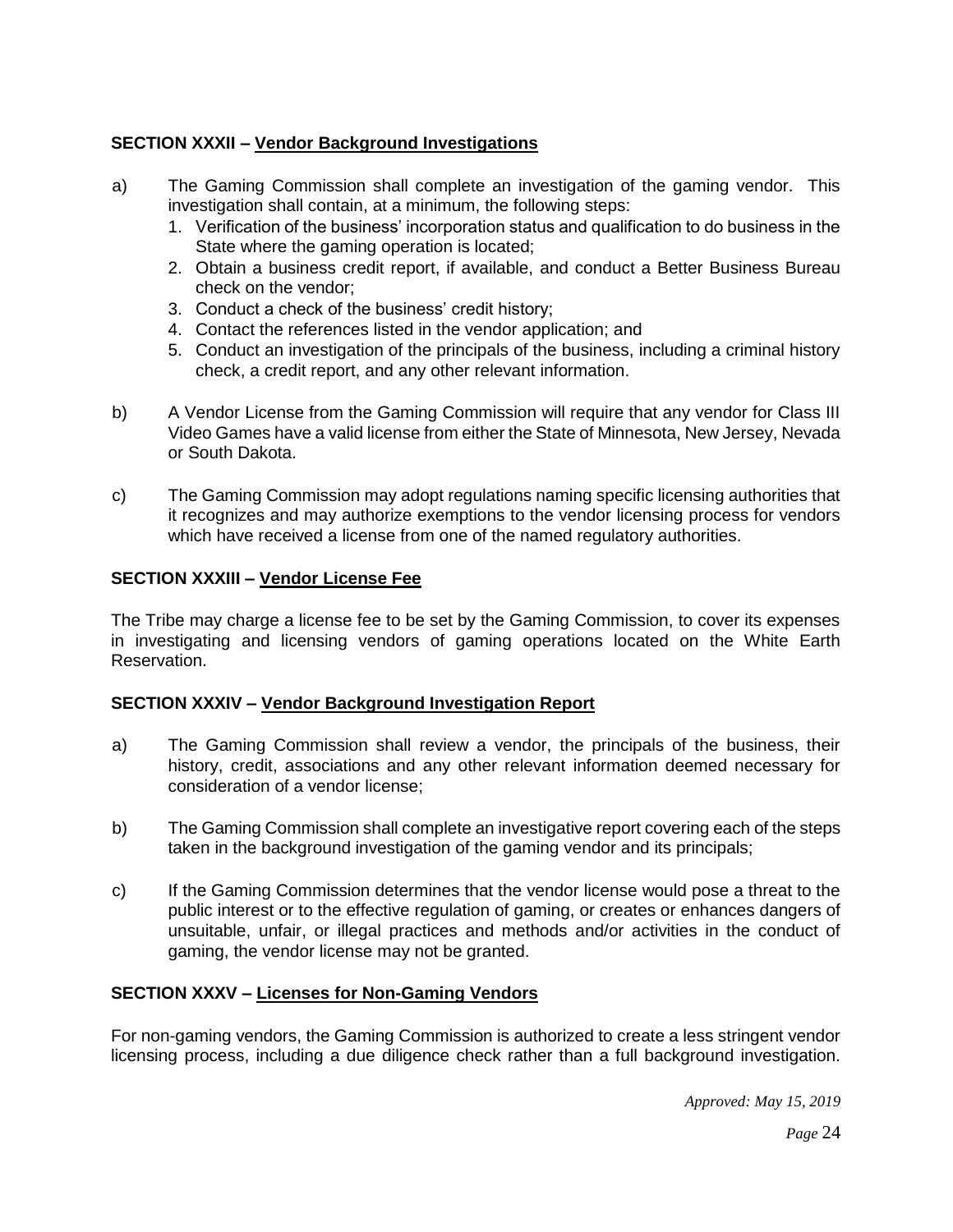The Gaming Commission may investigate such vendors when appropriate and may conduct audits in addition to monitoring Tribal purchases.

## **SECTION XXXVI – Inspection of Premises**

- a) The premises where authorized gaming activities are being conducted shall be subject to inspection and audit at any reasonable time by persons designated by the Gaming Commission (or designee), with or without notice as follows:
	- 1. If the items or records to be inspected or audited are maintained at the location where gaming is conducted, any portion of which is regularly open to the public or members and guests, then at any time when the premises are so open;
	- 2. If the items or records to be inspected or audited are not located upon a premises set out is subsection (1) above, then at any time between the hours of 8:00 a.m. and 9:00 p.m., Monday through Friday.
- b) The Gaming Commission shall be provided, at such reasonable intervals as the Commission shall determine, with a certified report detailing all receipts and disbursements in connection with such gaming activities together with such other reasonable information as required in order to determine whether such activities comply with this Ordinance and other applicable laws, rules and/or regulations.
- c) Any agent of the Gaming Commission is required to prominently display an identification card while performing service on behalf of the Commission.

#### **SECTION XXXVII – Environment and Public Health and Safety**

Gaming facilities shall be constructed, maintained and operated in a manner that adequately protects the environment and the public health and safety.

Each facility is subject to a annual environmental and public health and safety inspections by the Gaming Commission designee. Any deficiencies noted from the inspection will be provided to the operator, and such deficiencies must be corrected within 30 days. Failure to correct deficiencies within 30 days will result in penalties up to and including closure.

#### **SECTION XXXVIII – Violations and Sanctions**

a) Any person who engages in Gaming or Gaming related activities on property subject to the provisions of this Ordinance without a gaming license, or in violation of the terms imposed by a Gaming License, or in violation of the terms of a suspension imposed by the Gaming Commission on that Gaming License, or in violation of any other provision of this Ordinance and regulations promulgated hereunder, or amendments hereto, shall be in violation of the Ordinance. This provision shall apply to any person who is upon any premises licensed by this Ordinance without the consent of the licensee and/ or the Gaming Commission.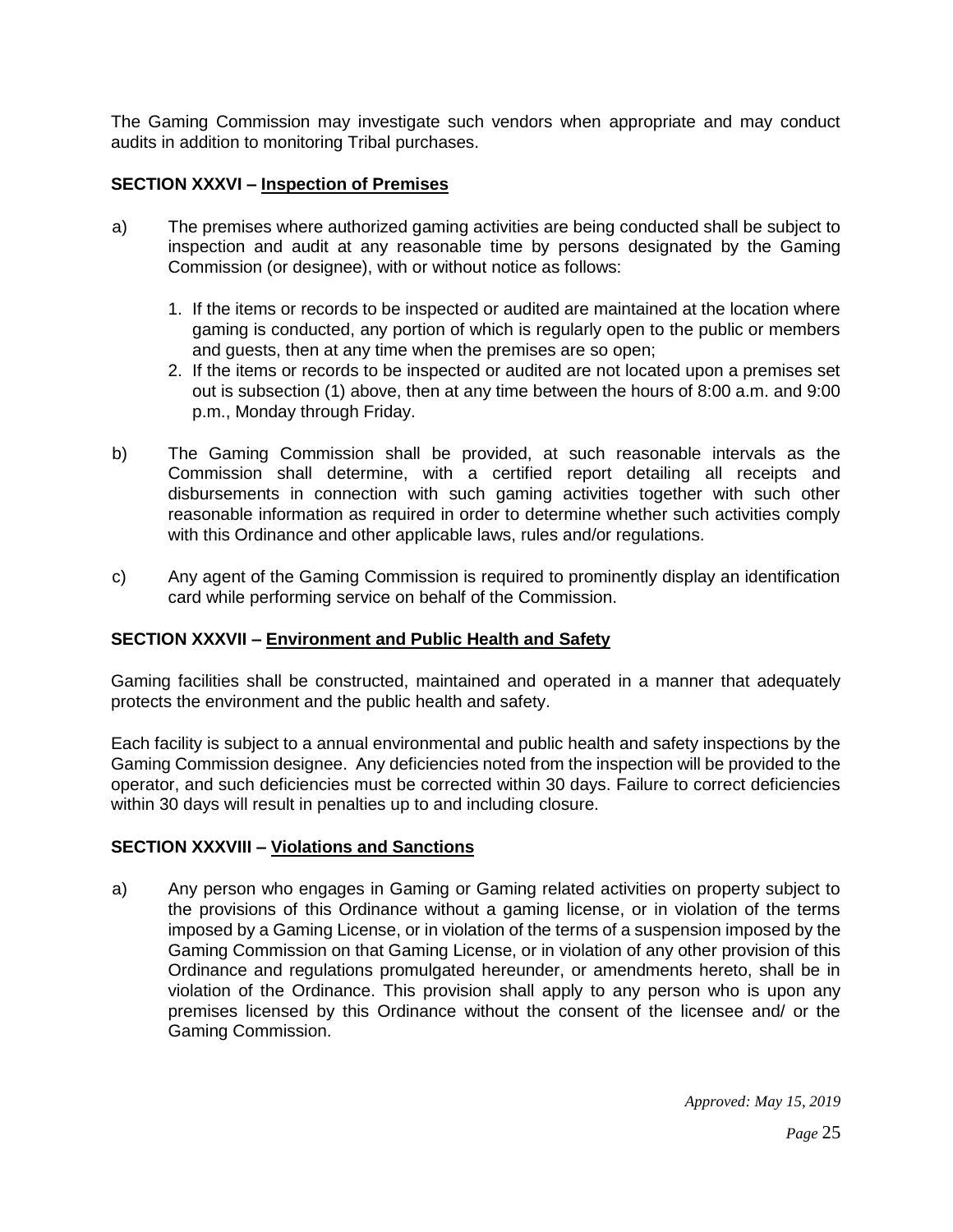- b) Violation of any provision of this Ordinance or any of the Gaming Commission's Regulations by a Licensee, his or her agent or employee:
	- 1. Shall be deemed contrary to the public safety, good order, and general welfare of the Band and its members;
	- 2. May be grounds for refusing to grant or renew a License, or for suspension or revocation of a license;
	- 3. May be grounds for filing a complaint with the National Indian Gaming Commission, may be grounds for filing criminal charges and/or a civil action in a court of competent jurisdiction on behalf of the Gaming Commission; and
	- 4. In the case of a licensee being convicted of a felony, shall be grounds for immediate revocation of the License.
- c) Acceptance of a License or renewal thereof or condition imposed thereon by a Licensee constitutes agreement of the part of the Licensee to be bound by all the regulations and/or conditions of the Gaming Commission and by the provisions of this Ordinance, and the regulations promulgated hereunder, and as the same may informed of the contents of all such regulations, provisions, and conditions, and ignorance thereof will not excuse the violations.
- d) Any person in violation of this Ordinance shall be subject to sanctions under this Ordinance. The following provisions shall govern the response of the Gaming Commission to violations:
	- 1. Each day of violation may constitute a separate count or violation of this Ordinance. Separate violations shall be heard as separate offenses before the Gaming Commission and/or prosecuted by a court of appropriate jurisdiction;
	- 2. All property used in each and every separate violations of this Ordinance may become the property of the Band. All property used in each and every separate violation of this Ordinance may be subject to forfeiture following a hearing;
	- 3. Violators may also be required to pay court costs, storage fees, and auction or sales fees;
	- 4. Persons may be excluded or ejected from Gaming Enterprises or prohibited from trespassing on premises licensed under this Ordinance and may be subjected to civil penalties or sanctions for violating any provision of this Ordinance;
	- 5. Licenses may be suspended, revoked, or limited and/or Gaming Establishments may be forcibly closed;
	- 6. Winnings found to have been received in violation of this ordinance may be confiscated and may, following a hearing, be forfeited and become the property of the Tribe;
	- 7. Civil penalties may be imposed as additional sanctions, in the amounts prescribed and in accordance with the hearing procedures set forth in the Ordinance.
- (e) Any of the above actions may be taken at the discretion of the Gaming Commission.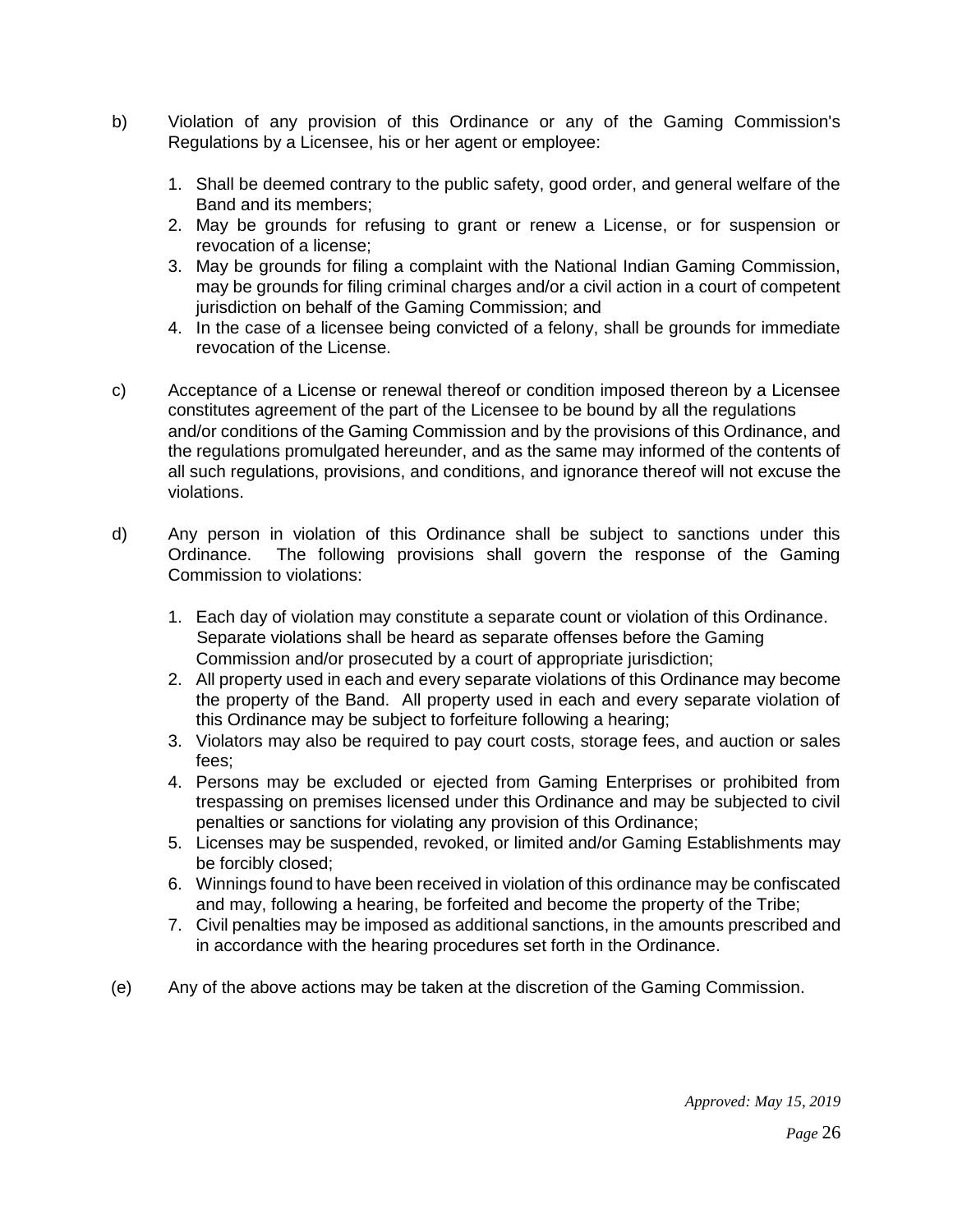# **SECTION XXXIX – Civil Penalty Provisions**

It shall be a civil violation of the laws of the Tribe to disobey the provisions of this Ordinance or any regulations promulgated by the Gaming Commission, or any proper order issued under the authority of this Ordinance. Any person or Licensee found to be guilty of such violation may be assessed a civil penalty.

Civil penalties may be imposed pursuant to and in compliance with the provisions of this Ordinance, and any regulations promulgated by the Gaming Commission under the authority provided in this Ordinance. Civil penalties may be imposed in addition to the imposition of any other sanctions permitted under this Ordinance, including but not limited to suspension or revocation of the Gaming License for a period not to exceed one year. Civil penalties may be imposed up to the amount of \$25,000.00 for each individual violation, exclusive of any restitution.

#### **SECTION XL – Exclusion of Individuals from Gaming Activities**

- a) Any operator shall have the authority and discretion to exclude from gaming activities or gaming facilities, any individual who:
	- 1. Appears to be under the influence of intoxicants;
	- 2. Appears to be losing an unreasonable amount of money at gaming activities;
	- 3. Appears to be violating rules or regulations governing gaming activities as established by the Commission or the Operator; or
	- 4. By virtue of his condition or activities, disturbs the peaceful participation of other individuals in gaming activities or disrupts the orderly conduct of the gaming activity;
- b) An operator may make reasonable inquiries of individuals in the course of determining whether any of the activities defined in paragraph (a) above are occurring;
- c) An operator who excludes any individual pursuant to this section shall not incur any liability, criminal or civil, as a result of an exclusion under this section.

#### **SECTION XLI – Patron Dispute Resolution**

The Gaming Commission, as established in this Ordinance, is authorized to oversee and regulate all gaming activities authorized by this Ordinance, including decision-making authority in regard to any disputes that may arise by the gaming public.

- a) Any person having a dispute with a Gaming Operator or Management Company licensed by the Tribe may request that the Gaming General Manager resolve the dispute within seven (7) days of the occurrence.
- b) If dissatisfied with the results received from the Gaming General Manager or Operator, the person may request the Gaming Commission review the incident. A decision shall be issued within fourteen (14) business days of receipt of the written request.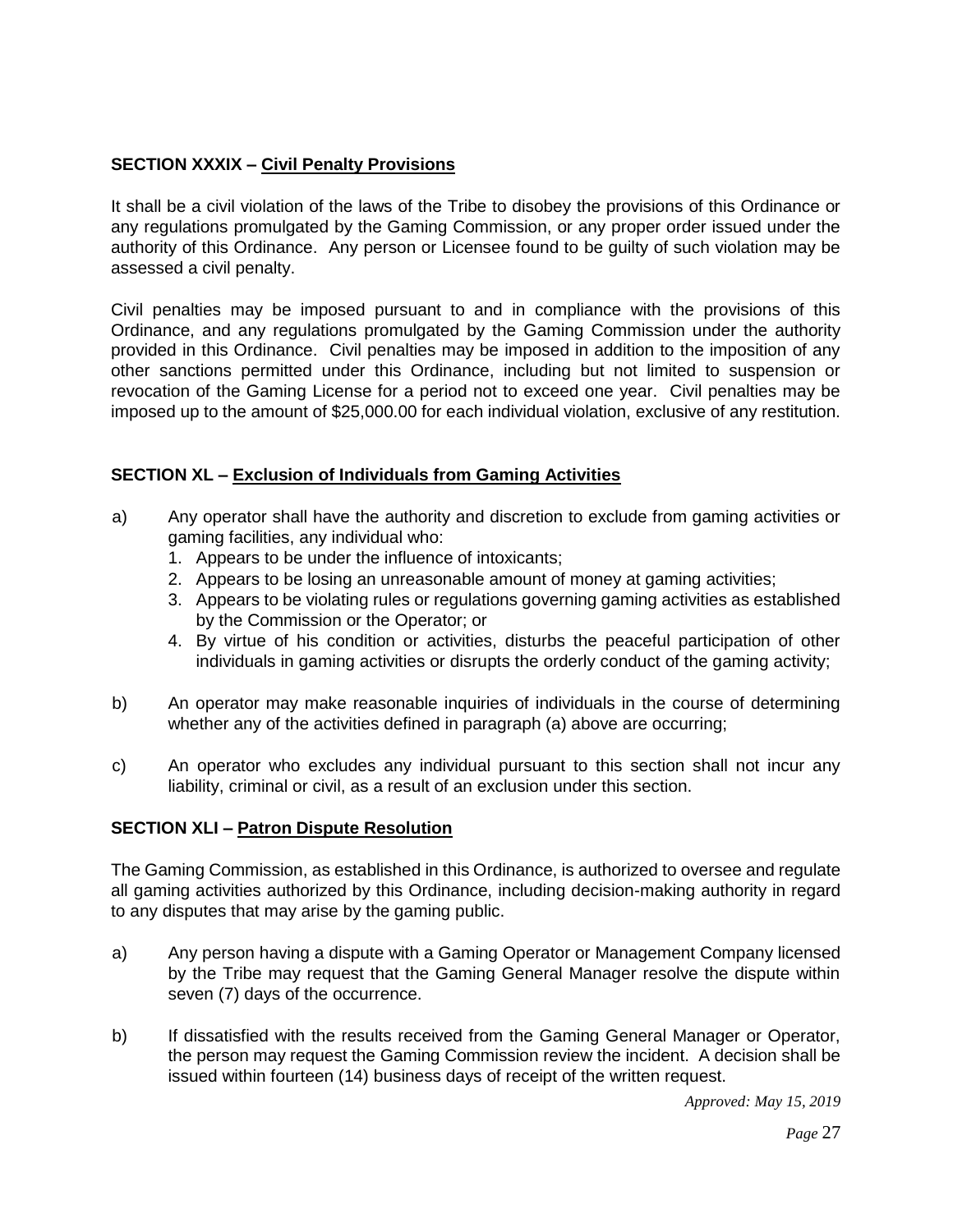c) A grievant who disagrees with the decision of the Gaming Commission, may appeal the decision to the White Earth Tribal Court within 14 days of the notification from the Gaming Commission.

#### **SECTION XLII - Sovereign Immunity**

The White Earth Tribal Council acting for and on behalf of the Tribe by this enactment, does expressly retain and does not in any way waive its sovereign immunity as expressed in treaties, laws or in any other manner.

#### **SECTION XLIII – Agent for Service of Process**

The Tribe hereby designates the Tribal Chair as agent for service of process, who may be contacted at:

Tribal Chair White Earth Reservation Tribal Office 35500 Eagle View Road P.O. Box 418 White Earth, MN 56591

#### **SECTION XLIV – Compliance with Federal Law and Tribal-State Compact**

The Tribe will comply with all applicable federal laws, including the Bank Secrecy Act, 31 U.S.C. § 5311 as well as the Tribal-State Compact.

#### **SECTION XLV – Repeal**

To the extent that they are inconsistent with this ordinance, all prior gaming ordinances are hereby repealed.

#### **SECTION XLVI – Savings Clause**

If any clause, provision or section of this ordinance shall be ruled invalid or unenforceable by any court of competent jurisdiction by final order after all appellate jurisdiction is exhausted, such judgment shall not invalidate or render unenforceable any other remaining provisions of this ordinance. Until such final order is entered and review exhausted, the questioned provisions shall be valid absent an enforceable injunction to the contrary.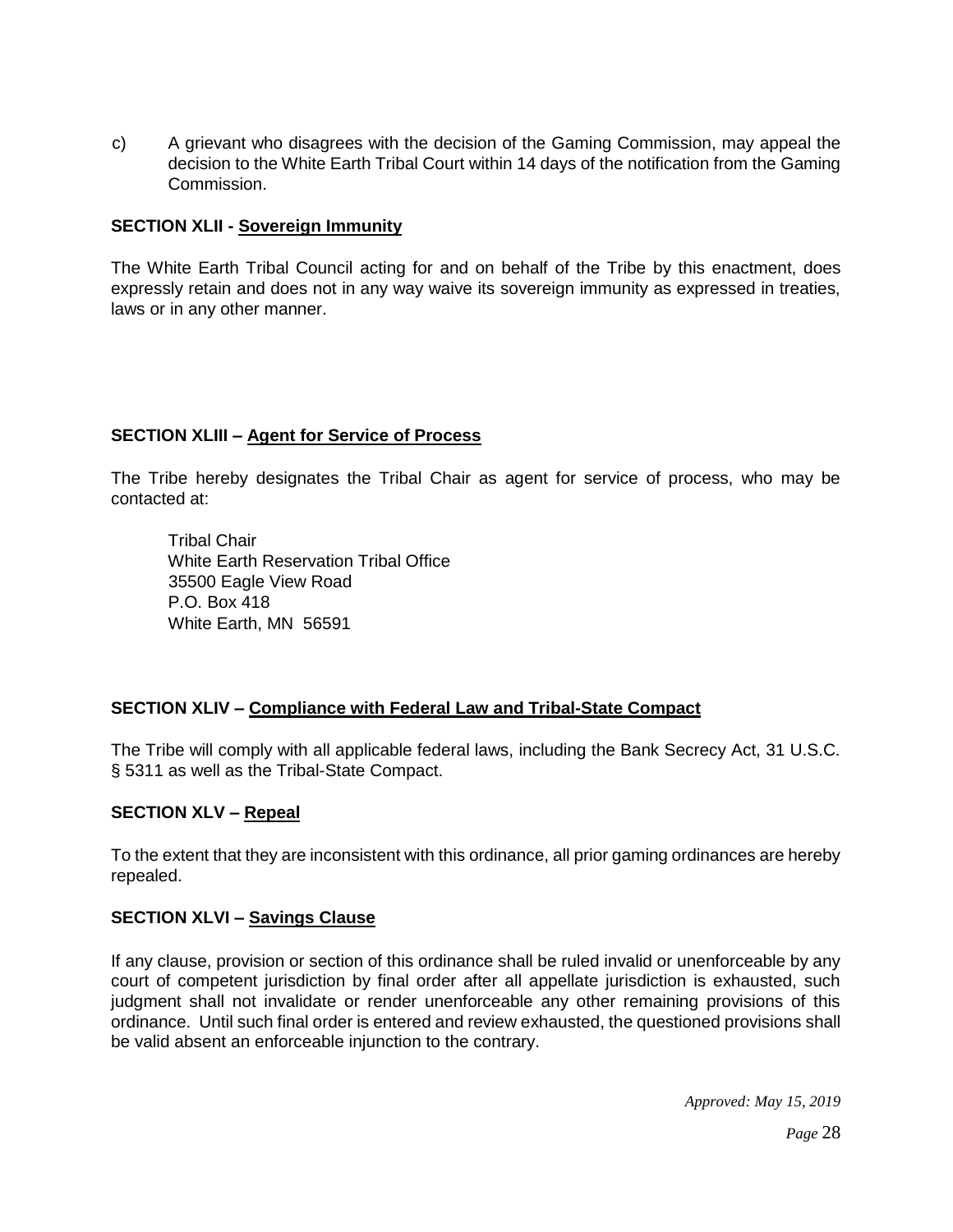

*Approved: May 15, 2019* 

*Page* 29